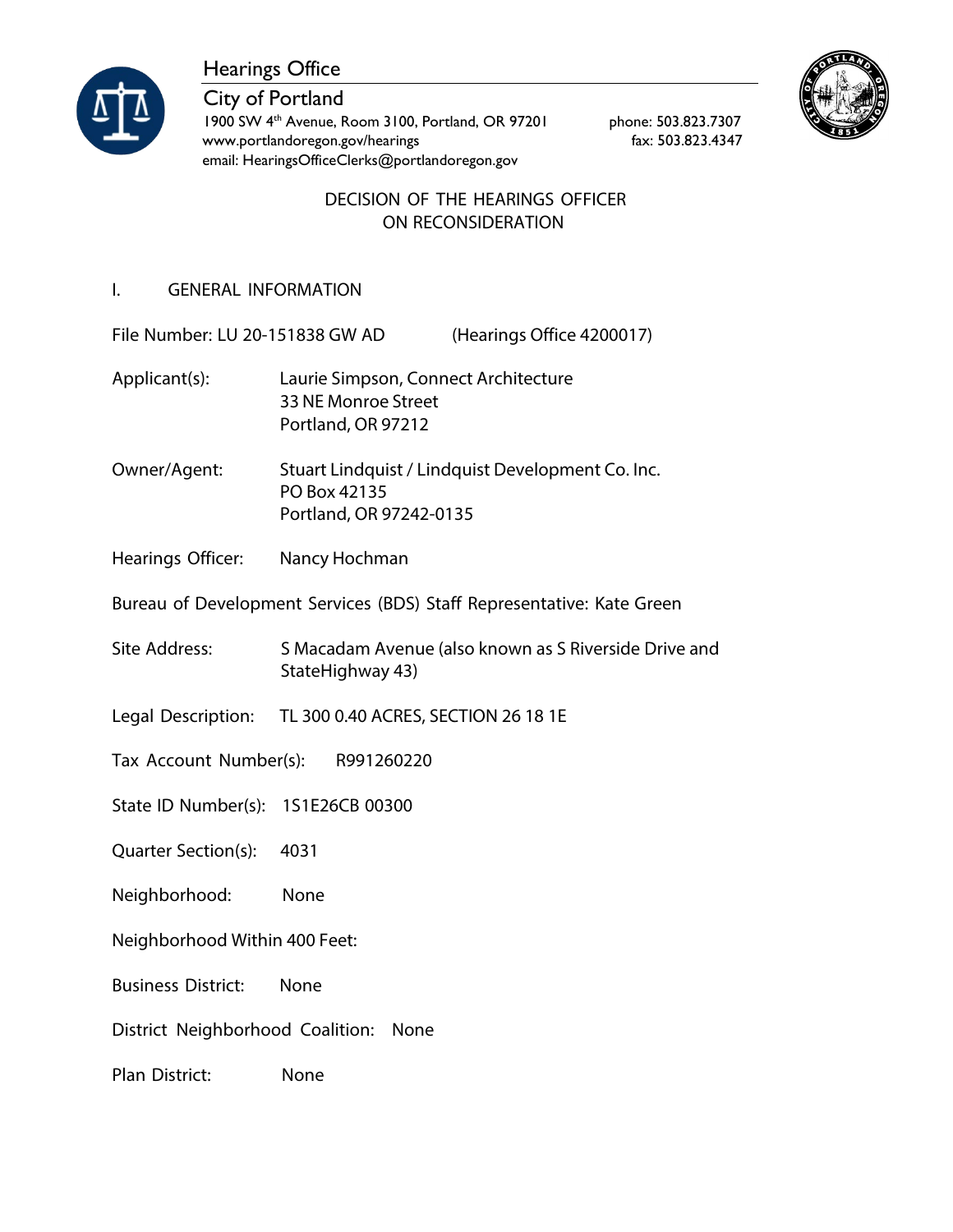| Zoning:                    | Single Dwelling Residential 20,000 (R20)<br>Greenway River General (q)<br>Greenway River Water Quality (q)<br>Scenic (s) |
|----------------------------|--------------------------------------------------------------------------------------------------------------------------|
| <b>Other Designations:</b> | Flood Hazard Area, Landslide Hazard Area, Public<br><b>Recreational Trail</b>                                            |
| Land Use Review:           | Type II, Greenway Review, Adjustment Review                                                                              |

### II. APPEAL BACKGROUND

BDS Administrative Decision: On December 15, 2020, BDS denied Applicant's project proposal in Applicant's Greenway Review and Adjustment Review due to missing information regarding the existing features on the site; insufficient details about potential project impacts and effective mitigation measures; and BDS' determination that the proposal triggered the need for additional land use reviews not applied for, including a Greenway Goal Exception.

A public hearing was opened at 1:00 p.m. on January 25, 2021, on the Zoom platform, and was closed at 2:55 p.m. on January 25, 2021. Applicant was given through February 1, 2021 to file additional evidence. BDS was given through February 8, 2021 to file its rebuttal. At Appellant's request, the deadline for Applicant's rebuttal was February 16, 2021, on which date the record was closed. Applicant requested in writing to extend the 120 day for the Hearings Officer's decision to March 4, 2021.

The Hearings Officer concluded in the Decision of the Hearings Officer on Appeal of Administrative Decision dated March 4, 2021 (Decision) that the location of the proposed single family house location was within the first 25 feet of the Greenway Setback, where nonriver-dependent or river-related development requires a Greenway Goal Exception, and that Applicant's proposed project could not be accomplished through the requested Greenway Review. In part for this reason, Applicant's project proposal was denied in the Decision.

Applicant appealed the Decision to the Oregon Land Use Board of Appeals (LUBA). On July 7, 2021, the City of Portland withdrew the Decision for reconsideration.

Reconsideration Public Hearing: A reconsideration hearing was held on August 23, 2021, on the Zoom teleconference platform. Kate Green, BDS Planner (BDS Staff Representative) presented the case for the Bureau of Development Services (BDS). Erin Holsonback of Austen Associates Landscape Architecture (Ms. Holsonback); Paige Miller of civil engineers Humber Design Group, Inc. (Ms. Miller); and Stuart Lindquist of Lindquist Development Co., Inc. (Mr. Lindquist) testified at the reconsideration hearing on behalf of Applicant. Mr. Lindquist, on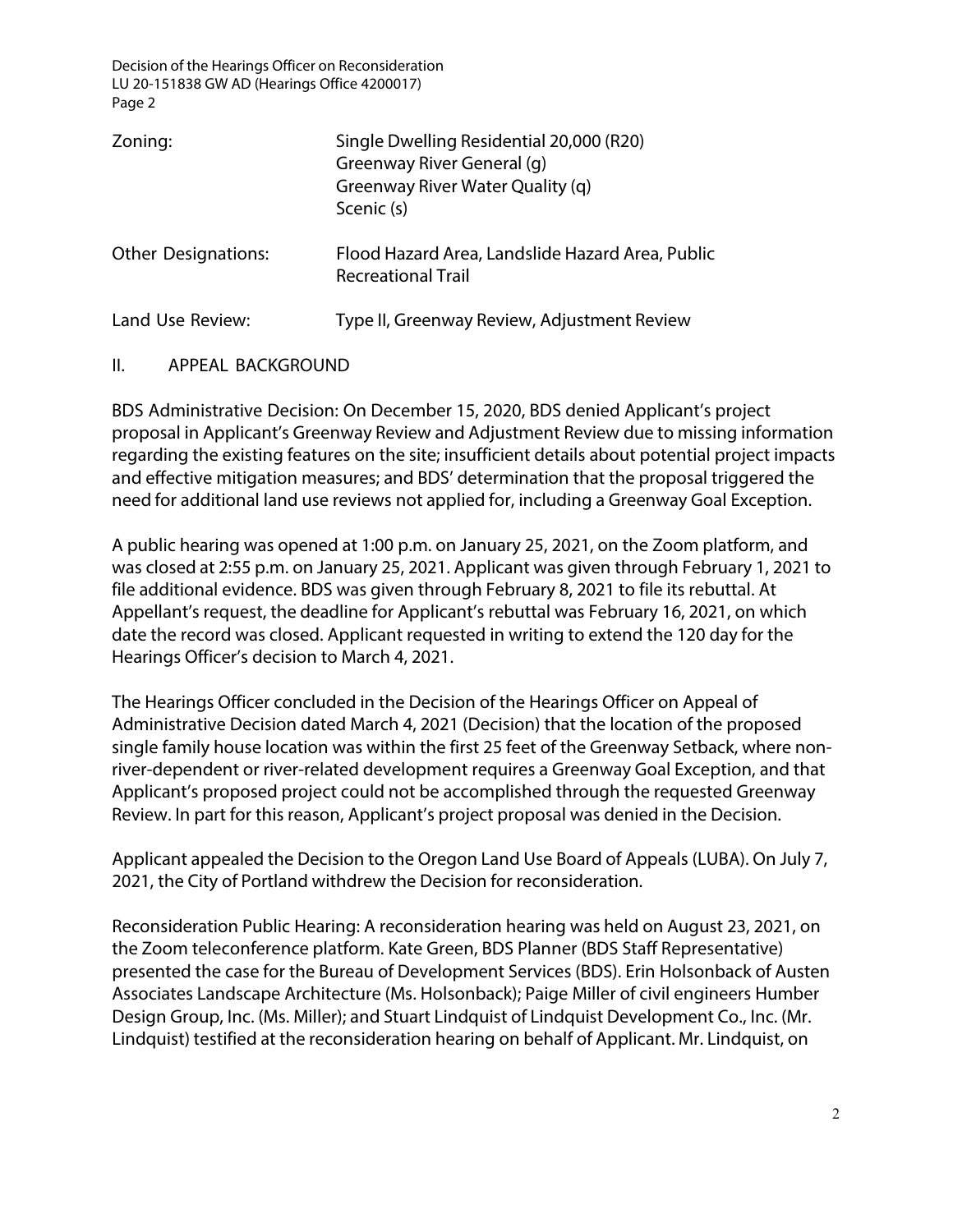behalf of Applicant, waived the rights granted by ORS 197.763(6)(e), if any, to an additional seven day time period to submit written rebuttal into the record. The record was closed to all testimony and/or written submissions on August 23, 2021 at the end of the hearing.

Revised Proposal: The applicant proposes to remove approximately 20 trees and construct a new multi-story residence on a riverfront site within the River General (g), River Water Quality (q) and Scenic (s) overlays. The revised proposal places the location of the multi-story residence and associated retaining walls landward of the rail corridor that bisects the subject site. Water and sewer services are proposed west of the new residence. A new stormwater planter and a new stormwater outfall are proposed to serve the new residence. These activities trigger a Greenway Review (33.440.310.A and B). No changes are proposed to the existing shed and dock, which were formerly owned and operated by Lewis and Clark College.

The applicant also requests the following Adjustments:

- Reduce the Scenic (s) overlay setback from 20 feet to 10 feet (33.480.040.B/ Table 480-1);
- Reduce the R20 front building setback from 20 feet to 10 feet (33.110.220); and
- Increase the R20 building height from 30 feet to 33.5 feet (33.110.215), as measured per Base Point 2 (33.930.050.A.2, Figure 930-7).

Relevant approval Criteria: In order to be approved, this proposal must comply with the approval criteria of Title 33. The relevant criteria are:

- 33.440.350 Greenway Approval Criteria
- Greenway Design Guidelines
- 33.805.040 Adjustment Approval Criteria

## III. DECISION SUMMARY

For the reasons that follow, Appellant's proposal is approved with conditions.

## IV. ANALYSIS

The location of the multi-story residence and associated retaining walls in Applicant's revised proposal is, under both the City's and Applicant's, respective, previous determinations of the top of bank, placed landward of the location that would require a Greenway Goal Exception.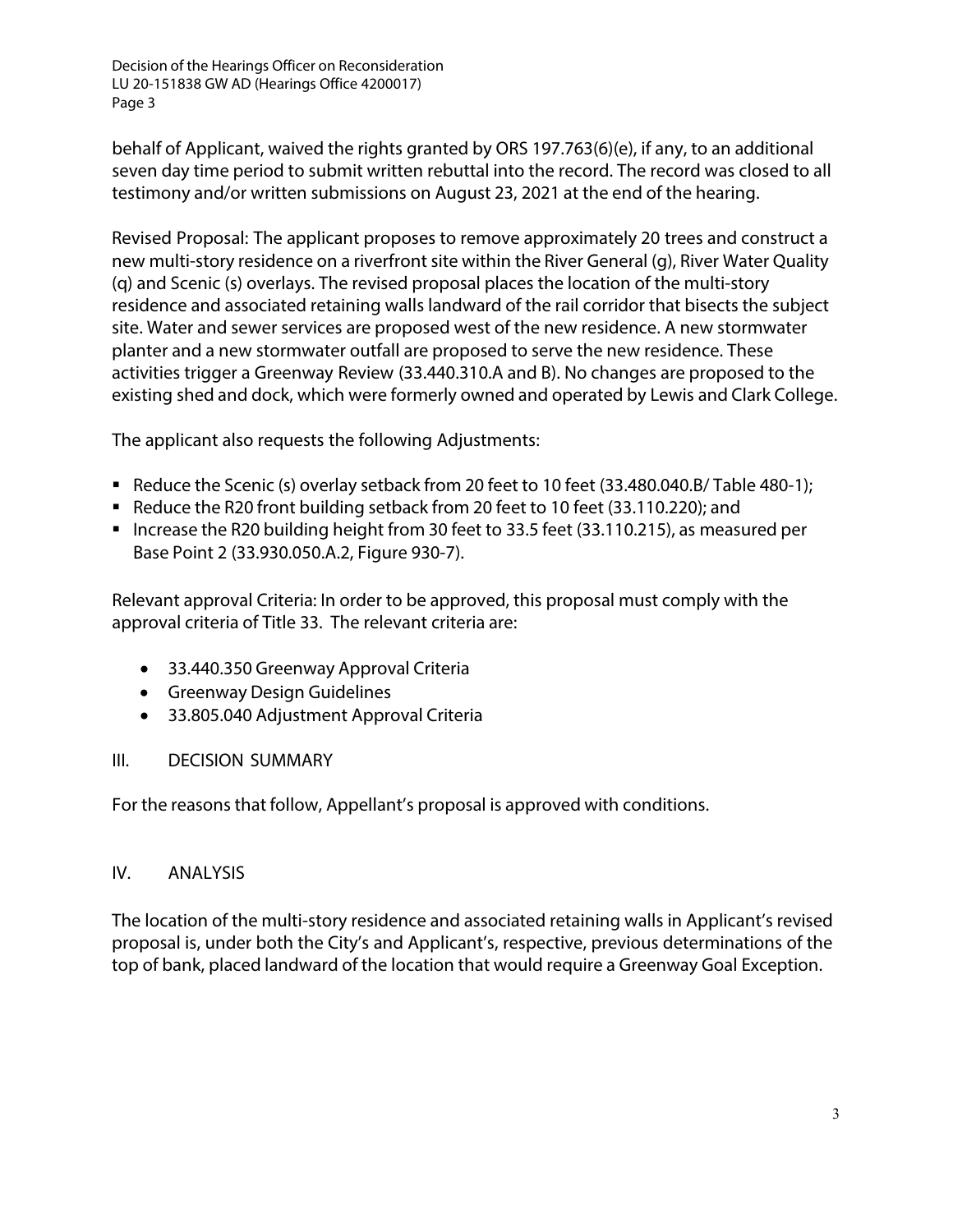Ms. Miller, on behalf of the Applicant's civil engineer, affirmed that, as indicated in Applicant's Memorandum dated August 23, 2021 (Applicant's Memo) (Exhibit H-25), Appellant does not object to BDS' proposed conditions related to construction.

The Hearings Officer adopts the following analysis and sections of the Report for the Reconsideration filed by the BDS Staff Representative (Reconsideration Report)(Exhibit H-23):

### FACTS

Site and Vicinity: The subject property is situated on the west bank of the Willamette River, near River Mile 17, south of the Sellwood Bridge and Powers Marine Park, and approximately 200 feet north of the city border within a residential area known as Dunthorpe.

The property fronts onto S Riverside Drive (also known as SW Macadam Avenue and Highway 43) and is bisected by an approximately 20-foot wide publicly owned rail corridor.

The western portion of the site, between S Riverside Drive and the rail corridor, has a gravel area, which appears to be used as a vehicle area, and a mix of native and non-native trees and understory vegetation. This portion of the site is relatively level and then steeply drops down to the rail corridor. The rail corridor is relatively flat and has tracks running down the center of it, which extend over multiple properties to the north and south. The eastern portion of the site, between the rail corridor and the river, is steeply sloped and also includes a mix of native and non-native trees and understory vegetation. Many of the trees are laden with ivy. A shed and a stairway, which leads to an existing dock on the river, are located near the center of the site. The dock is located within an in-water lease area from the Department of State Lands and was formerly used by Lewis and Clark College for a rowing/sailing club.

The owner of the subject site also owns the two adjacent riverfront properties to the north; one is in the R20 zone and another is in an Open Space (OS) zone. Further to the north are properties within the OS zone, including *Powers* Marine Park and Riverview Cemetery. Other nearby properties to the south and west are in the R20 and R10 single dwelling residential zones and many are developed with houses. Several of the riverfront residences also have stairs or ramps that lead to boat docks. The property directly across the river is within the City of Milwaukie and is developed as a golf course and country club.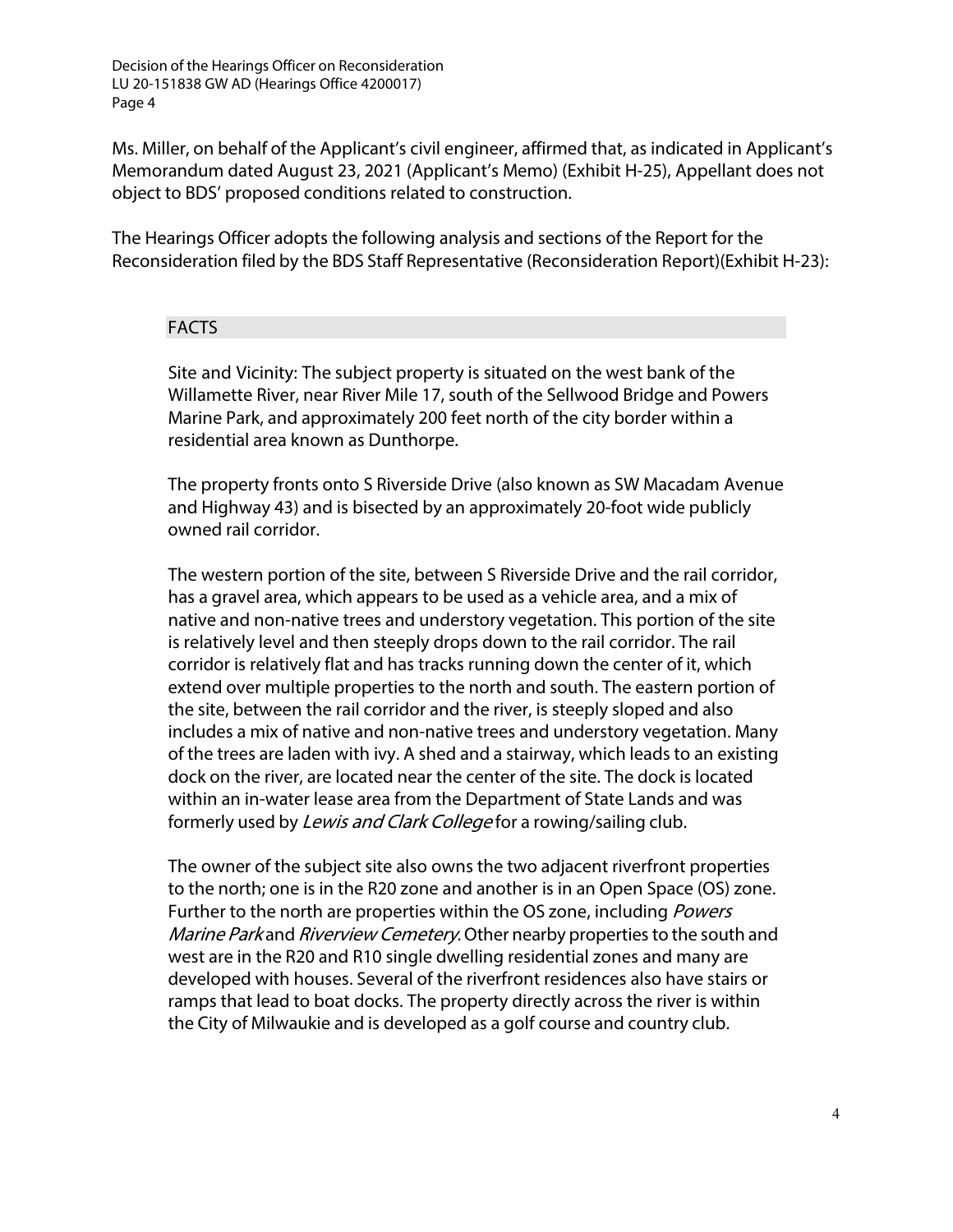> Greenway and Scenic Resources on and around the site are described in more detail in the sections below.

Greenway Resources: The project site is mapped within Resource Site 23.7 (Rank III) of the Lower Willamette River Wildlife Habitat Inventory (1986). Identified resources and functional values within these resource sites include the Willamette River, upland and riparian vegetation, fish and wildlife, and special status species.

The functional values of the water quality resource area include: providing a vegetated corridor to separate protected water features from development; maintaining or reducing stream temperatures; maintaining natural stream corridors; minimizing erosion, nutrient and pollutant loading into water; filtering, infiltration and natural water purification; and stabilizing slopes to prevent landslides contributing to sedimentation of water features.

As further described in the initial BES response (Exhibit E.1), the resources in the area include:

**Endangered Species Act (ESA) Listed Species: The Willamette River** provides habitat for 15 ESA listed species including Chinook and coho salmon and steelhead trout. These species rely on intact riparian habitat for feeding, resting, rearing, and migration.

 Mature Trees: The site contains mature trees within the Willamette River riparian zone, which functions as critical transition area for both terrestrial and aquatic species. Riparian vegetation provides shade, food and shelter for aquatic organisms and habitat for animals that move between land and water including insects, amphibians and birds. The mature trees the applicant is proposing to remove also provide stormwater benefits as they intercept at least 30% of precipitation that falls on the canopy, filter stormwater, help prevent erosion, and provide shade which cools the air and stormwater runoff. Trees, particularly those in the riparian area, help support Portland's adaptation to climate change. It is difficult to mitigate for the removal of mature trees as it can take decades for new trees to provide equivalent benefits.

 Nesting Birds: BES recommends that the applicant avoid disturbance (i.e. tree removal) between primary nesting season, April 15 – July 31. If tree removal is necessary during this time, it is recommended that the applicant survey the trees slated for removal for signs of nesting. If an active nest is found (one with eggs or young), it is recommended that the applicant avoid removing it until the young have fledged. Information on avoiding impacts on nesting birds can be found in BES's Terrestrial Ecology [Enhancement](https://www.portlandoregon.gov/bes/index.cfm?&a=322164) Strategy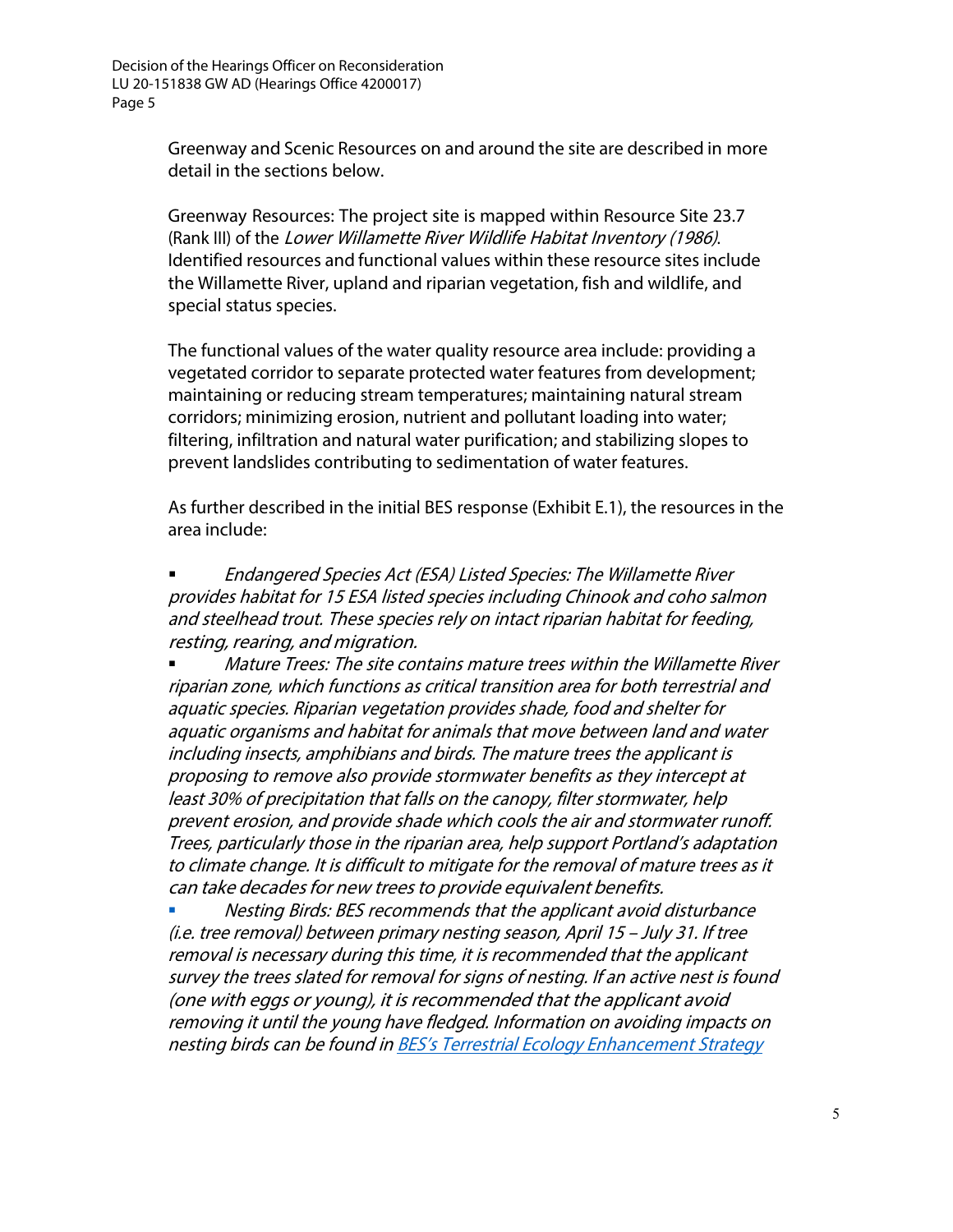## guidance document. Additional information can be found in the City's Resource Guide for [Bird-friendly](https://www.portlandoregon.gov/bps/article/446308) Building Design.

 Shoreline, Floodplain, and Riparian Habitat: This site includes shoreline and riparian habitat, which provides habitat for both aquatic and terrestrial species. The shallow water habitat is designated as critical habitat for 5 populations of salmon and trout that are listed as threatened under the Endangered Species Act (ESA). This habitat is also used by 10 additional Columbia Basin populations of fish that are ESA-protected, as well as white sturgeon and Pacific lamprey, which are on conservation alert. The lower Willamette shoreline distinctly provides natal nursery and rearing habitat for juvenile fish, and migratory habitat for adults. Therefore, it serves incredibly important roles for all life stages of salmon and trout. The applicant should consider removing all non-native plant species in the 100-foot riparian setback and densely planting it with native species of trees and shrubs to provide the maximum benefit to these listed species. The floodplain habitat that extends across <sup>a</sup> portion of the site provides valuable high flow refuge for numerous aquatic species, including these 15 species listed under the ESA. When connected with the river it slows flow, providing flood hazard relief downstream and recharges groundwater that is cooled and slowly released back to the river throughout the year. The floodplain also provides feeding opportunities for salmon. Studies show that salmonids with annual access to functioning floodplain habitat are on average double the size and fitness of those without access. BES recommends the applicant restore floodplain function to the near shore area to mitigate for the habitat loss within the overlay zone. This can be accomplished by densely planting native trees, shrubs, and groundcover and leaving any large woody debris that washes on shore. Trees and shrubs including willow and ninebark create roughness that will catch floating woody debris. Woody debris is prime habitat for salmonids and their food source. Native groundcover also provides habitat for the insects salmonids feed upon during high water events. Disconnecting or eliminating this habitat in the shallow water, riparian area and floodplain may adversely affect these species that are threatened with extinction.

Scenic Resources: The *Scenic Resources Protection Plan* (Map 23) shows the site is situated along Scenic Corridor 16: SW Macadam/Terwilliger Scenic Drive (SD 38-27). As further described in the *Scenic Resources Inventory* this scenic resource consists of a loop drive framed by trees (Exhibit G.3).

The Scenic Resources Protection Plan (Map 23) also identifies the Willamette River as Scenic Corridor 1: Willamette River (SD 01-04). A note on Map 23 indicates the scenic character of SD 01-04 is protected through environmental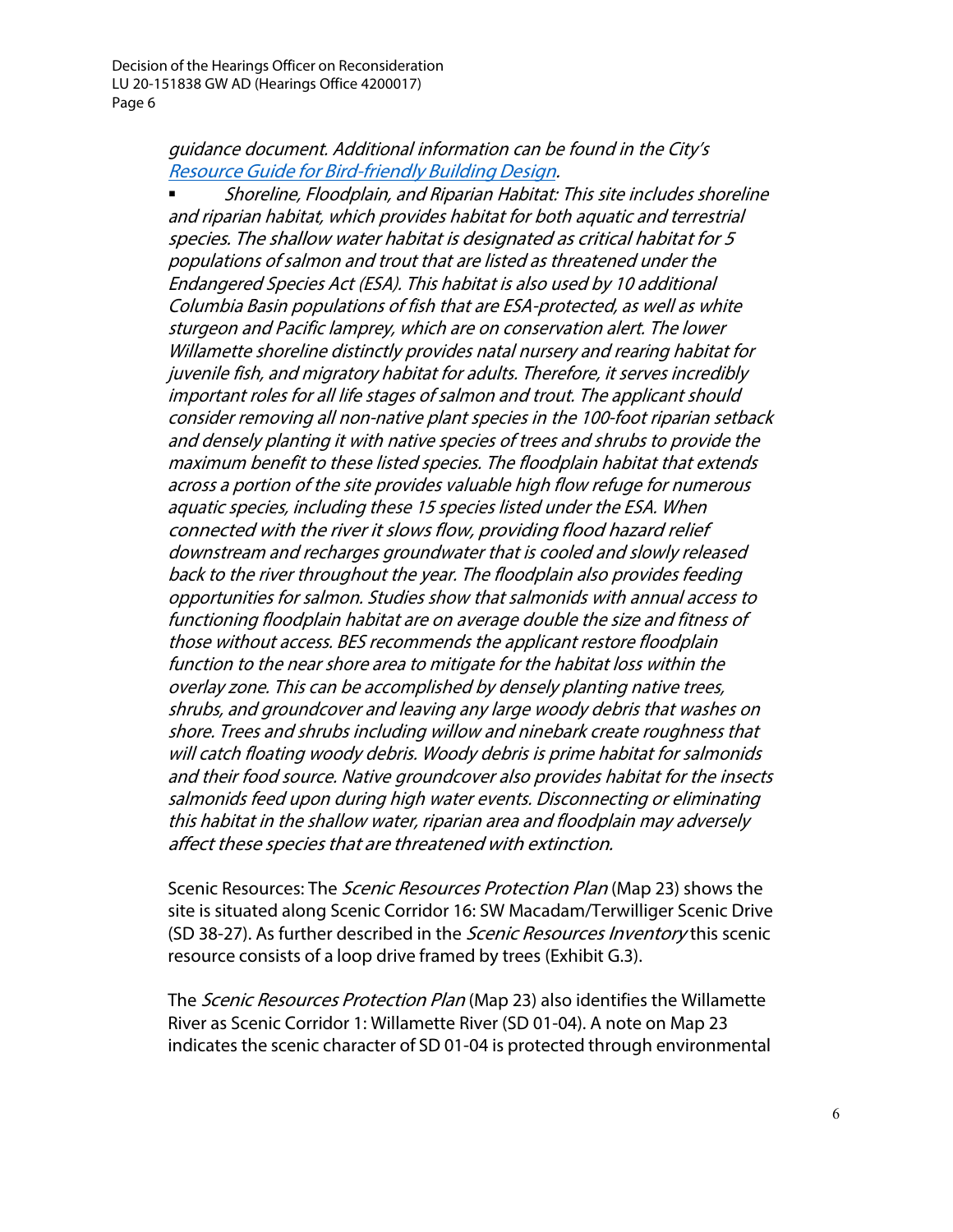zoning regulations, which in this case are the Greenway regulations. However, the Willamette Greenway Plan does not identify any required viewpoints or view corridors at this site.

Zoning: The zoning designations on the site include the Single Dwelling Residential 20,000 (R20) base zone, the River General (g) and River Water Quality (q) overlay zones, and the Scenic Resource (s) overlay zone.

The R20 and other single-dwelling zones are intended to preserve land for housing and to provide housing opportunities for individual households.

The River General zone allows for uses and development which are consistent with the base zoning, which allow for public use and enjoyment of the waterfront, and which enhance the river's natural and scenic qualities.

The River Water Quality zone is designed to protect the functional values of water quality resources by limiting or mitigating the impact of development in the setback.

The Scenic Resource zone is to be applied to all significant scenic resources identified in the Scenic Resources Protection Plan or the Central City Scenic Resources Protection Plan. Any changes to land or development, including rights-of-way, within the Scenic Resource zone are subject to the regulations of this chapter.

As of March 1, 2021, the zoning designations on the property were changed due to the adoption of the River Overlay code by the City Council; however, the proposal is being evaluated based on the regulations in effect at the time of the application, which was June 3, 2020.

Land Use History: City records indicate that the following land use review was conducted for this site:

GP 006-80: Greenway Review for addition of a 20-foot by 14-foot boat equipment storage building for Lewis and Clark College.

The site has also been listed as an "also-owned" property under several land use reviews for the primary Lewis and Clark College campus, but none of those reviews appear to address development or activities on the subject site. . . . .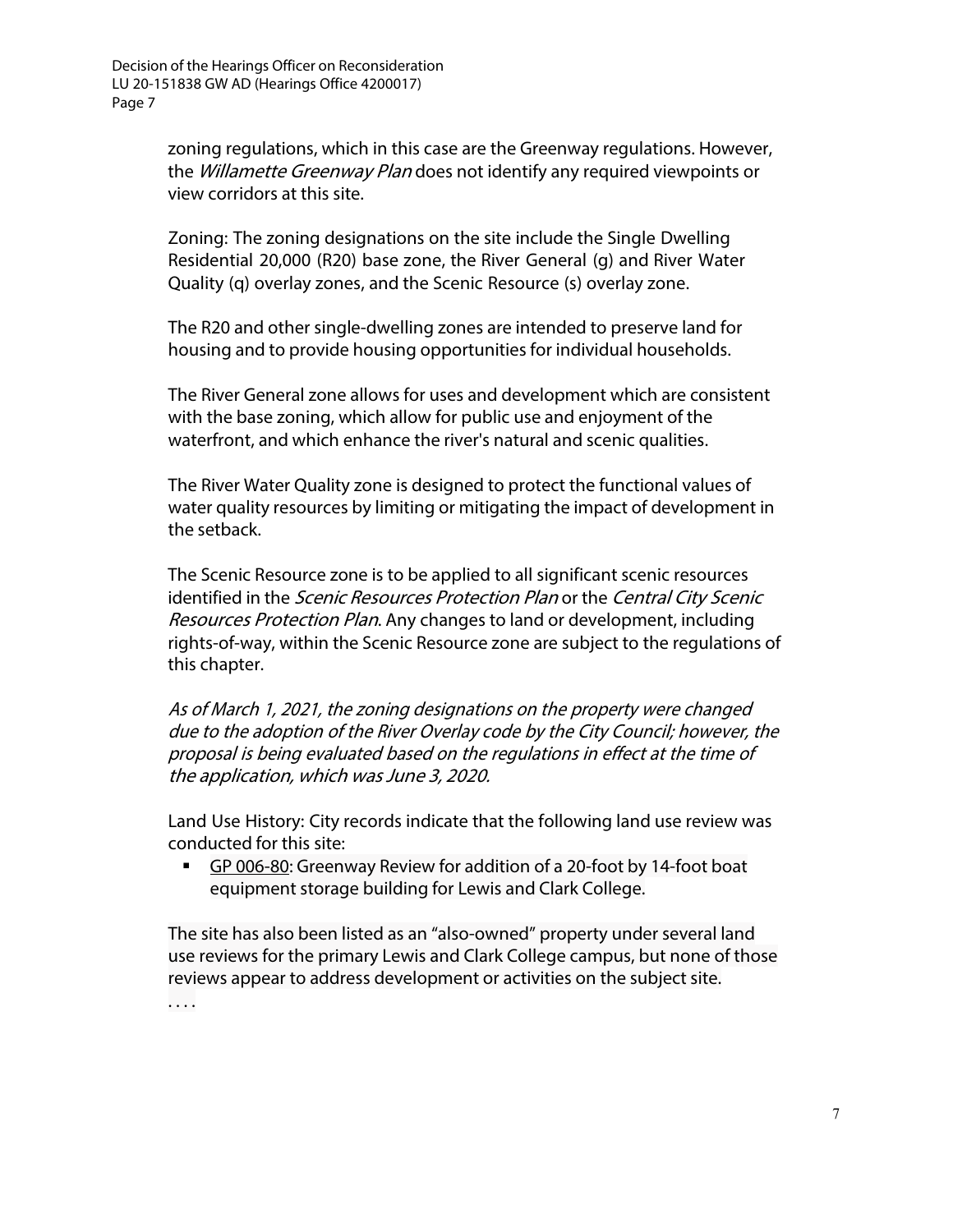#### ZONING CODE APPROVAL CRITERIA

In order to be approved, the proposal must meet the applicable approval criteria, which are addressed in the findings below.

Part A: Greenway Review Part B: Adjustment Review

As outlined in Zoning Code Section 33.800.060, the burden of proof is on the applicant to show that the approval criteria are met. The burden is not on the City or other parties to show that the criteria have not been met.

#### PART A. GREENWAY REVIEW

### 33.440.350 Greenway Review Approval Criteria

The approval criteria for a Greenway review have been divided by location or situation. The divisions are not exclusive; a proposal must comply with all of the approval criteria that apply to the site. A Greenway review application will be approved if the review body finds that the applicant has shown that all of the approval criteria are met.

**A.** For all greenway reviews. The Willamette Greenway design guidelines must be met for all Greenway reviews.

Findings: The Willamette Greenway Design Guidelines address the quality of the environment along the river and require public and private developments to complement and enhance the riverbank area. The Design Guidelines are grouped in a series of eight Issues:

- Issue A. Relationship of Structures to the Greenway Setback Area
- Issue B. Public Access
- Issue C. Natural Riverbank and Riparian Habitat
- Issue D. Riverbank Stabilization Treatments
- Issue E. Landscape Treatments
- Issue F. Alignment of Greenway Trail
- Issue G. Viewpoints
- Issue H. View Corridors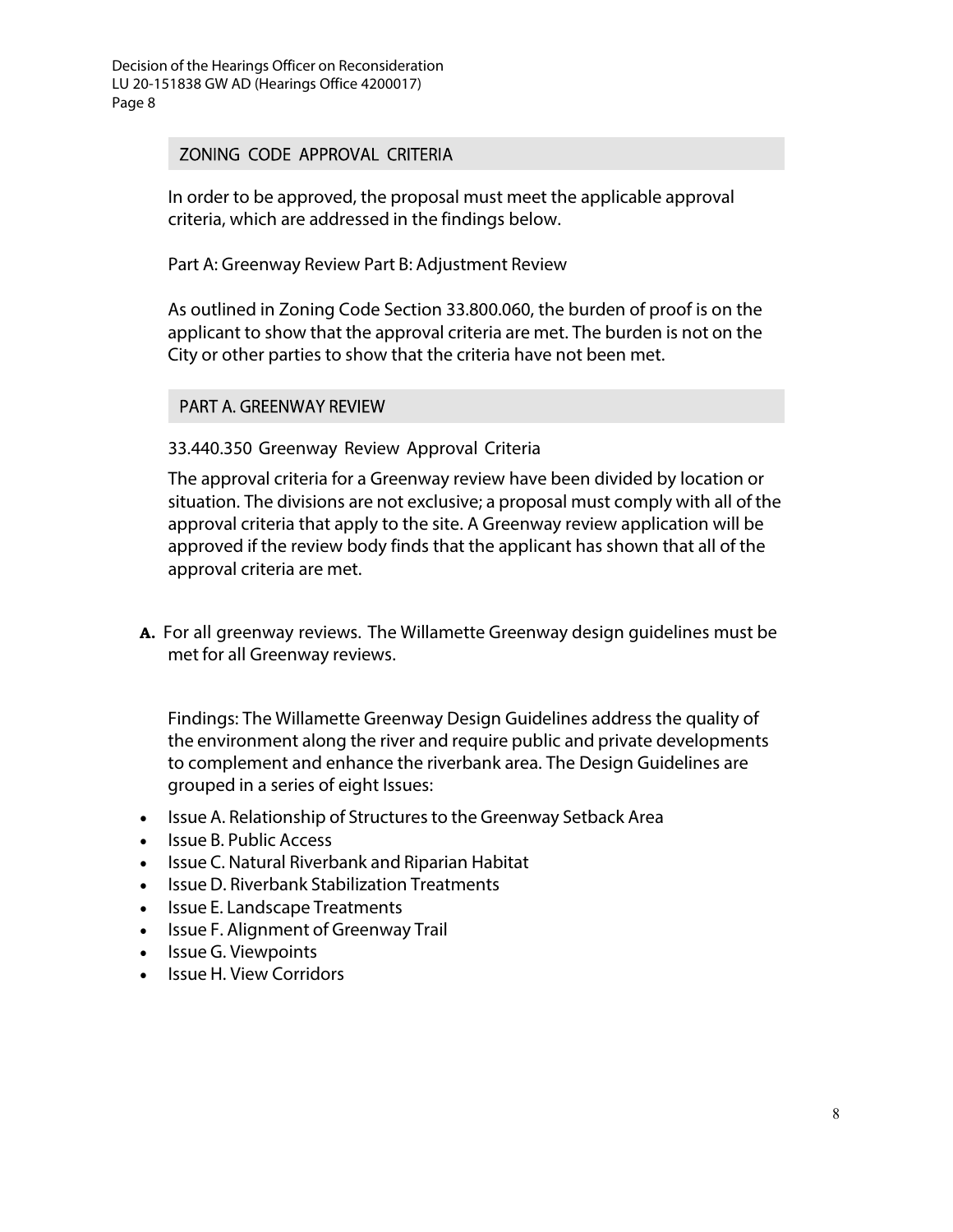A complete description of the Design Guidelines and their applicability is provided in Appendix C of the Willamette Greenway Plan.

The Guidelines have been regrouped according to similarity of Issues as discussed below:

Summary Findings for Issues A, B and F: The guidelines in Issues A, B and F apply to sites with a Greenway Trail designation. The site has a Greenway Trail designation. However, based on the city's Administrative Rule: Determination of Rough Proportionality from Major Public Trail Requirements, the scale of the proposed development is below the threshold that triggers an easement or improvements for the trail, so no trail improvements are triggered at this time. Therefore, the guidelines in Issues A, B and F are not applicable.

Summary Findings for Issues C, D and E: The guidelines in Issues C, D and E call for the protection and enhancement of natural riverbanks and riparian areas, suitable bank stabilization methods, and landscaping treatments that balance human and wildlife needs.

As noted in the Facts section, above, the site is within Resource Site 23.7 (Rank III) of the Lower Willamette River Wildlife Habitat Inventory (1986). Identified resources and functional values within these resource sites include the Willamette River, upland and riparian vegetation, fish and wildlife, and special status species.

The applicant has indicated that the project has been designed and is to be constructed to limit and minimize potential detrimental impacts to the riverbank and waterway.

As discussed in detail in the findings for Criterion G, below, the proposal will retain or enhance the scenic qualities of the riverbank and provide a landscape treatment that compliments the new residence, while also providing improvements to the native plant diversity and habitat values of the site. Accordingly, these guidelines will be met.

Summary Findings for Issues G and H: The guidelines in Issues G and H apply to sites with a viewpoint or view corridor designation per the Willamette Greenway Plan. Though the Scenic Resources inventory identifies the Willamette River as a scenic corridor, no viewpoint or view corridor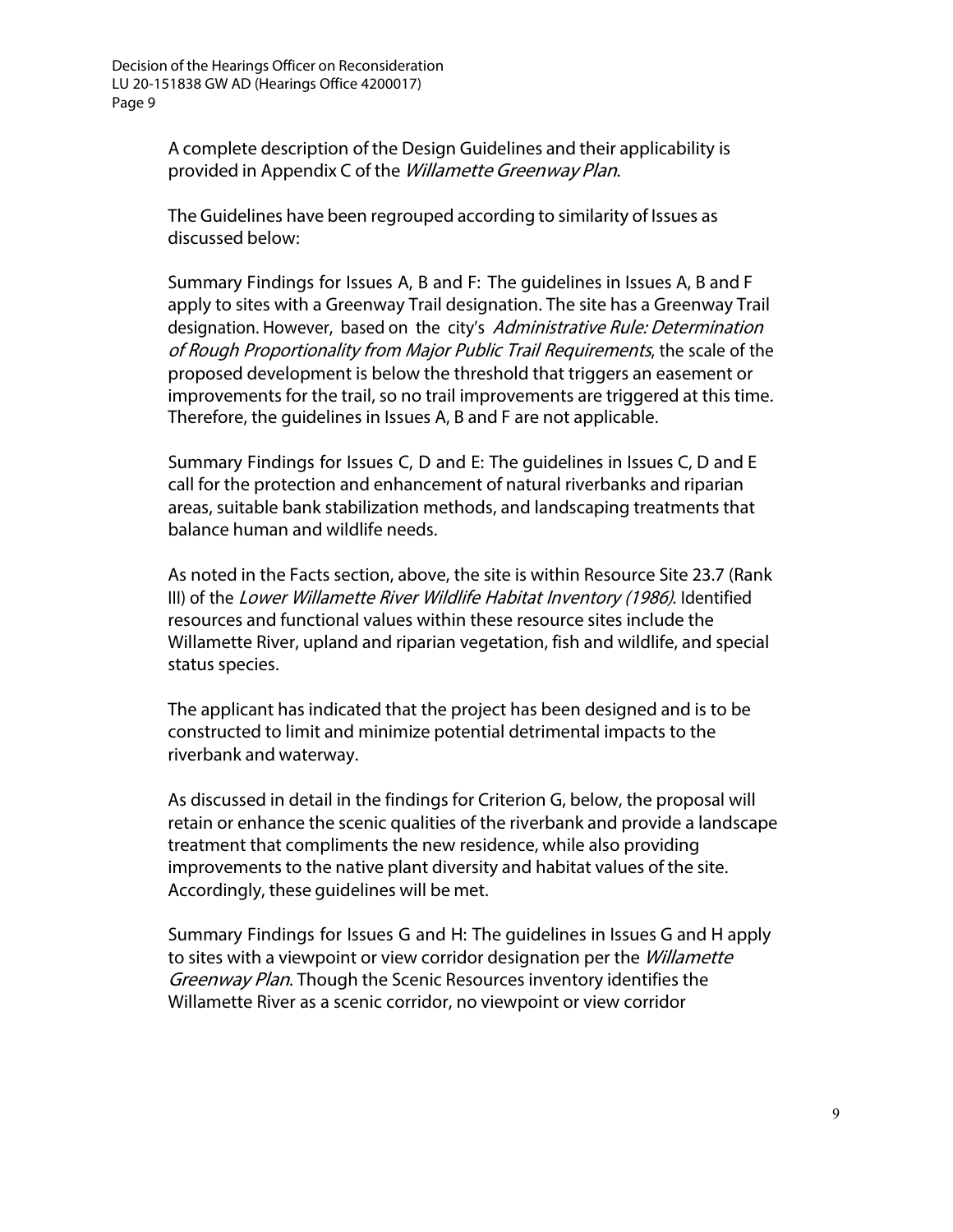> designations are applied at this location in the *Willamette Greenway Plan.* Therefore, these issues and the associated guidelines do not apply.

Based on the foregoing and with the implementation of the conditions outlined in the findings for Criterion G, this criterion will be met.

- **B.** River Frontage lots in the River Industrial zone
- **C.** Development within the River Natural zone.
- **D.** Development on land within 50 feet of the River Natural zone

Summary Findings for Criteria B, C, and D. The site is located within the River General and River Water Quality zones and is not within 50 feet of the River Natural zone. Therefore, Criteria B, C, and D do not apply.

**E.** Development within the greenway setback. The applicant must show that the proposed development or fill within the greenway setback will not have a significant detrimental environmental impact on Rank I and II wildlife habitat areas on the riverbank. Habitat rankings are found in the *Lower* Willamette River Wildlife Habitat Inventory.

Findings: The site is shown on Map 5, Zone 23 in the *Lower Willamette River* Wildlife Habitat Inventory, and the nearest Rank I and Rank II wildlife habitat areas are approximately 1+ miles downstream of the site and include the west bank of the river north of the Sellwood Bridge to Willamette Park (Sites 23.4A and 23.5) and the shoreline and uplands at Oaks Bottom (Sites 21.1A, 21.1B) on the east side of river.

The development proposed within the 25-foot greenway setback includes stormwater pipes, a stormwater outfall, and mitigation plantings.

With adequate construction management measures, including tree protection, erosion controls, and delineated work corridors, the nearby wildlife habitat areas should not have significant detrimental impacts. Further, with the successful implementation of the mitigation measures, the habitat values on the site should be significantly improved, which could reduce demand on those other areas. With the application of the conditions outlined in detail in the findings for Criterion G, below, this criterion will be met.

**F.** Development riverward of the greenway setback. The applicant must show that The proposed development or fill riverward of the greenway setback will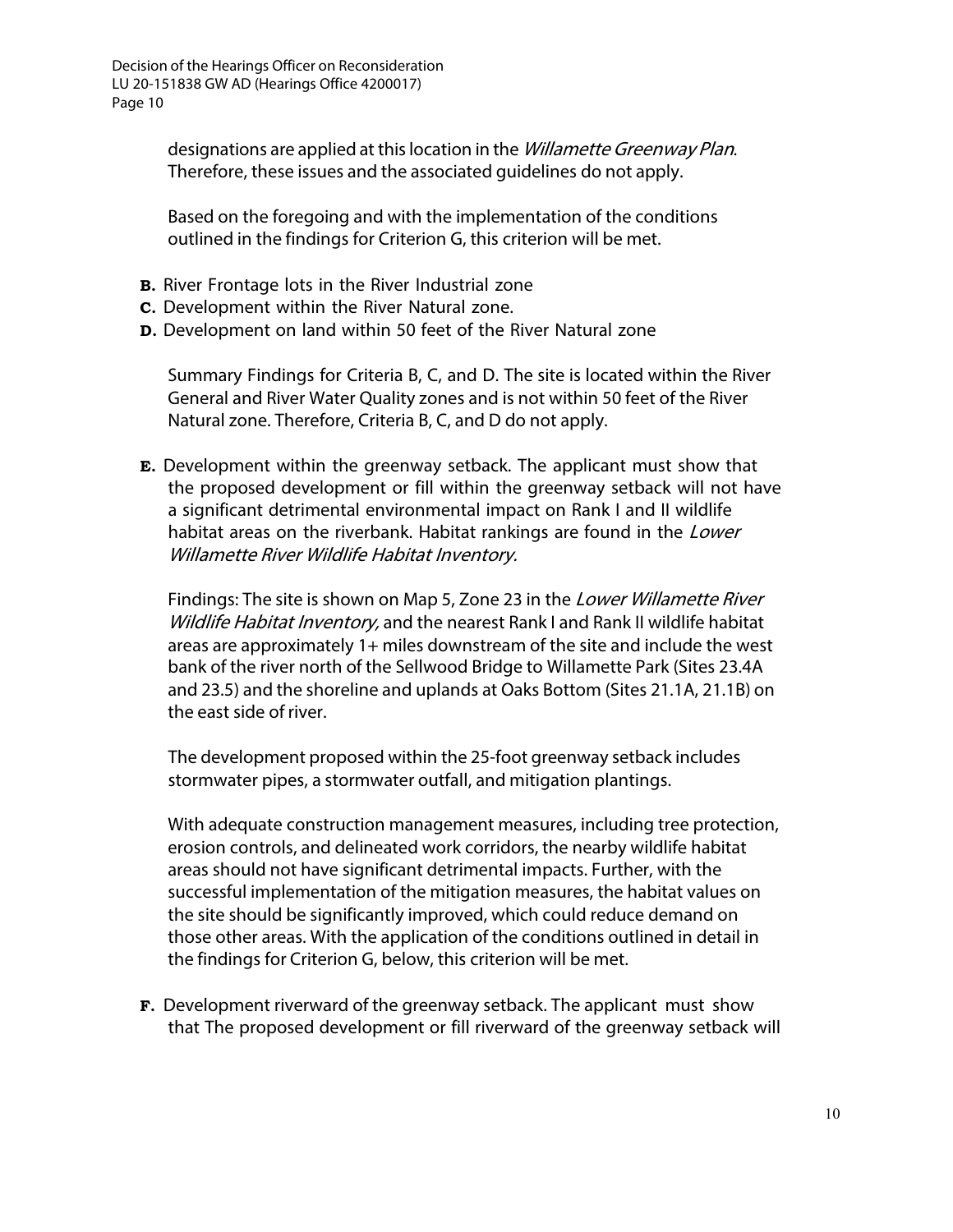comply with all of the following criteria:

- **1.** The proposal will not result in the significant loss of biological productivity in the river;
- **2.** The riverbank will be protected from wave and wake damage;
- **3.** The proposal will not:
	- **a)** Restrict boat access to adjacent properties;
	- **b)** Interfere with the commercial navigational use of the river, including transiting, turning, passing, and berthing movements;
	- **c)** Interfere with fishing use of the river;
	- **d)** Significantly add to recreational boating congestion;
- **4.** The request will not significantly interfere with beaches that are open to the public.

Findings: The new features proposed within and riverward of the greenway setback include stormwater pipes and an outfall, north of an existing stairway to the existing dock, and nuisance plant removal and the installation of native plantings throughout the area east of the rail corridor.

These features are proposed above the ordinary high water line, so they are not expected to interfere with commercial navigation, recreational boating activities, or access to beaches that are open to the public.

Provided the pipe and outfall are installed in a manner that protects the existing trees and other resources along the riverbank, the stormwater facilities are not expected to create a significant detrimental impact to the biota of the river or result in wave or wake damage to the riverbank.

With the implementation of the conditions detailed in the findings for Criterion G, below, this criterion will be met.

- **G.** Development within the River Water Quality overlay zone setback.
- **1.** Streets, right-of-way dedications, driveways, walkways, outfalls, and utilities. For streets, right-of-way dedications, driveways, walkways, outfalls, and utilities, the applicant's impact evaluation must demonstrate that all of the following are met:
	- **a)** Proposed development or right-of-way (ROW) locations, designs, and construction methods have the least significant detrimental impact to the functional values of the water quality resource area than other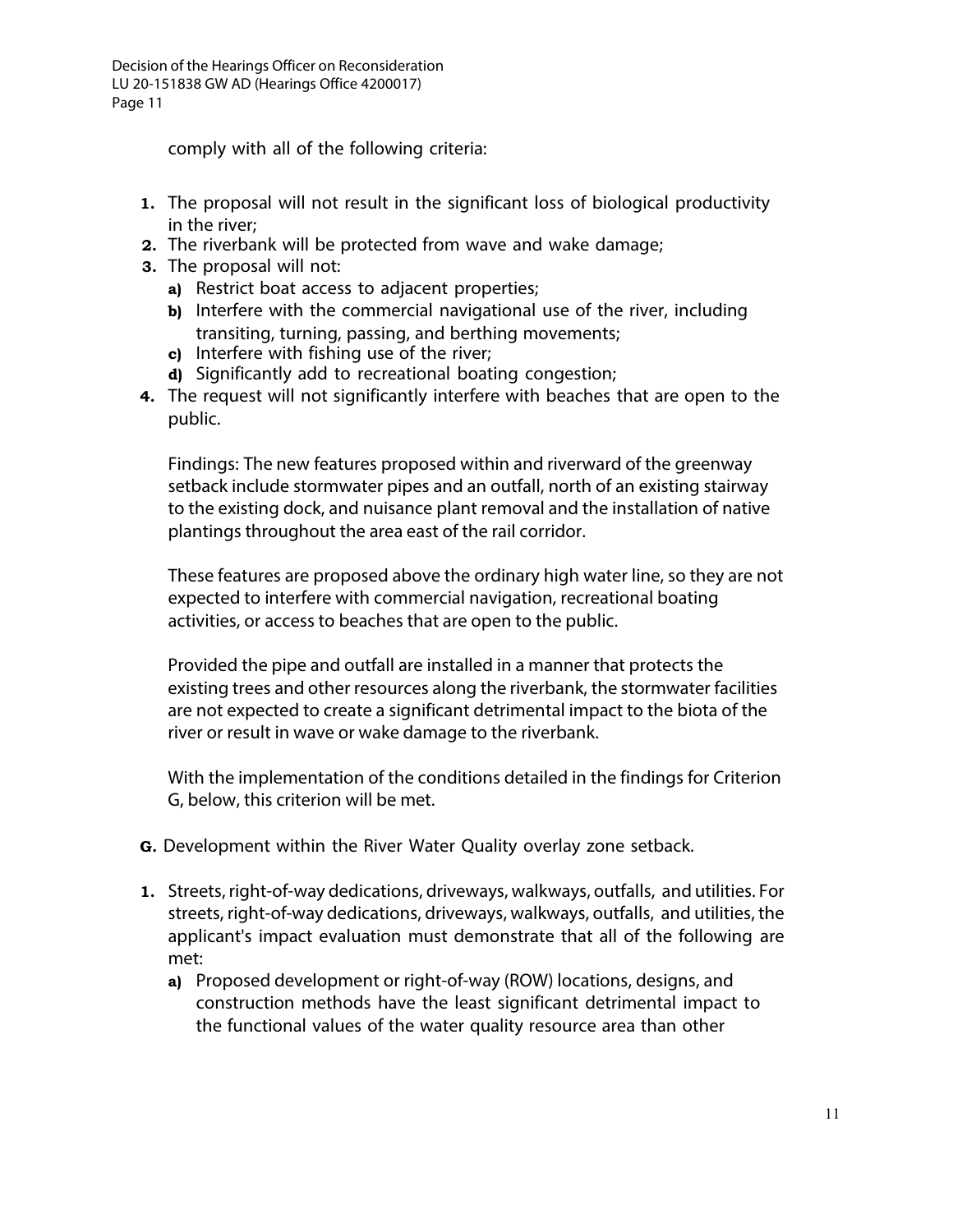practicable and significantly different alternatives including alternatives outside the River Water Quality overlay zone setback;

**b)** The location, design, and construction method of any outfall or utility proposed within a River Water Quality overlay zone has the least significant

detrimental impact to the functional values of the water quality resource area than other practicable alternatives including alternatives outside the River Water Quality overlay zone setback;

- **c)** Water bodies are crossed only when there are no practicable alternatives with fewer significant detrimental impacts. Where a water body is crossed, the location, design, and construction method of that crossing has the least significant detrimental impact to the functioning of the water body and considering practicable alternatives;
- **d)** There will be no significant detrimental impact on functional values in areas designated to be left undisturbed within the River Water Quality overlay zone setback;
- **e)** All significant detrimental impacts on functional values that cannot be avoided will be mitigated by meeting the requirements of Subsection 33.440.350.H; and
- **f)** The mitigation plan ensures that the proposed development will not contribute to a cumulative loss of functional values over time.
- **5.** Other development, excavations, and fills in the River Water Quality overlay zone setback. Where development, exterior alterations, excavation, or fill is proposed in the River Water Quality overlay zone setback, the applicant's impact evaluation must demonstrate that all of the following are met:
	- **a.** Proposed development minimizes the loss of functional values, consistent with allowing those uses generally permitted or allowed in the greenway overlay zone without a land use review;
	- **b.** Proposed development locations, designs, and construction methods are less detrimental to the functional values of the water quality resource area that other practicable and significantly different alternatives including alternatives outside the River Water Quality overlay zone setback;
	- **c.** There will be no significant detrimental impact on functional values in areas designated to be left undisturbed;
	- **d.** Areas disturbed during construction that do not contain permanent development will be restored with native vegetation appropriate to thesite conditions and found in the Portland Plant List;
	- **e.** All significant detrimental impacts on functional values will be offset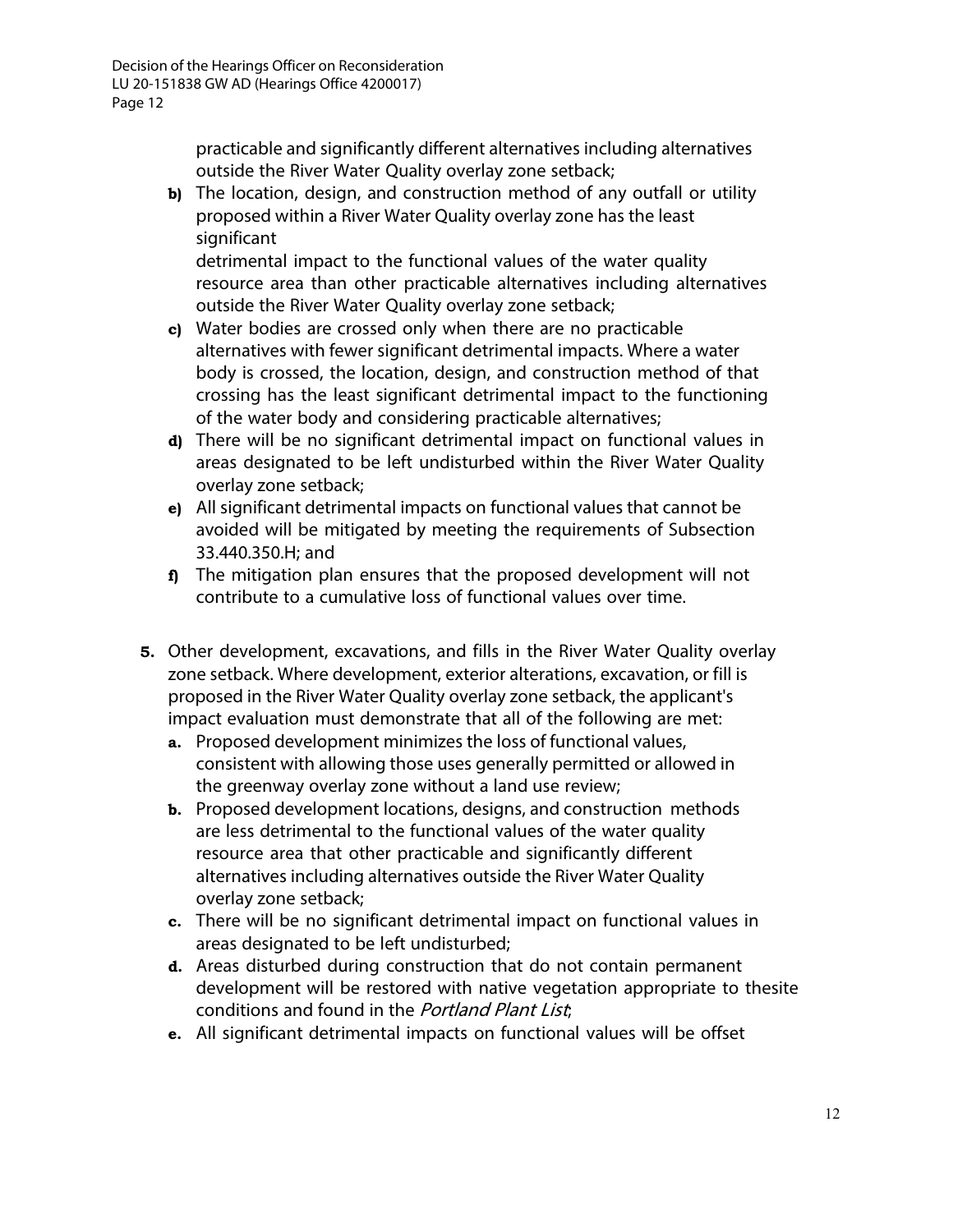through mitigation;

- **f.** The mitigation plan meets the requirements of Subsection 33.440.350.H;
- **g.** The mitigation plan ensures that the proposed development will not contribute to a cumulative loss of functional values over time; and
- **h.** Where significant restoration or enhancement opportunities have been identified in City-adopted watershed restoration plans or where previous restoration projects have taken place, the proposed development will not preclude those restoration or enhancement opportunities or damage existing restoration projects.

Findings: These criteria require the applicant to demonstrate that alternatives were considered during the design process, that there are no practicable alternatives that would be less detrimental to the functional values of the water quality resource area, and requires the protection of resources outside of the proposed disturbance area from impacts related to the proposal, such as damage to vegetation, erosion of soils off the site, and impacts to water quality and fish habitat from increased stormwater runoff and erosion off the site.

The following findings provide an evaluation of the proposed project purpose;alternatives; impacts; and mitigation measures.

Project Purpose: The applicant's narrative notes the project purpose is to develop a single- family residential structure, with a minimum area of living space (Exhibit A.2.a). The applicant's narrative explains that the location of the proposed project is constrained by steep topography; geotechnical considerations; a rail corridor that bisects the property; and an existing stairway and boat slide.

Given the unique site configuration, the applicants have modified their initial proposal to include only one option for the house location, which is landward of the rail corridor. In this location, a portion of the house, garage, vehicle entry court, an access stairway and a stormwater planter will be within the 50-foot River Water Quality setback, but landward of the 25-foot River General and RiverWater Quality setback. Other features proposed riverward of the rail corridor and within and riverward of the noted greenway setbacks include stormwater pipes and a stormwater outfall to provide a route of disposal from the stormwater planter to the river, and mitigation plantings.

Potential Project Impacts, Construction Management, and Mitigation: The proposed placement of the house, garage and entry court, will result in the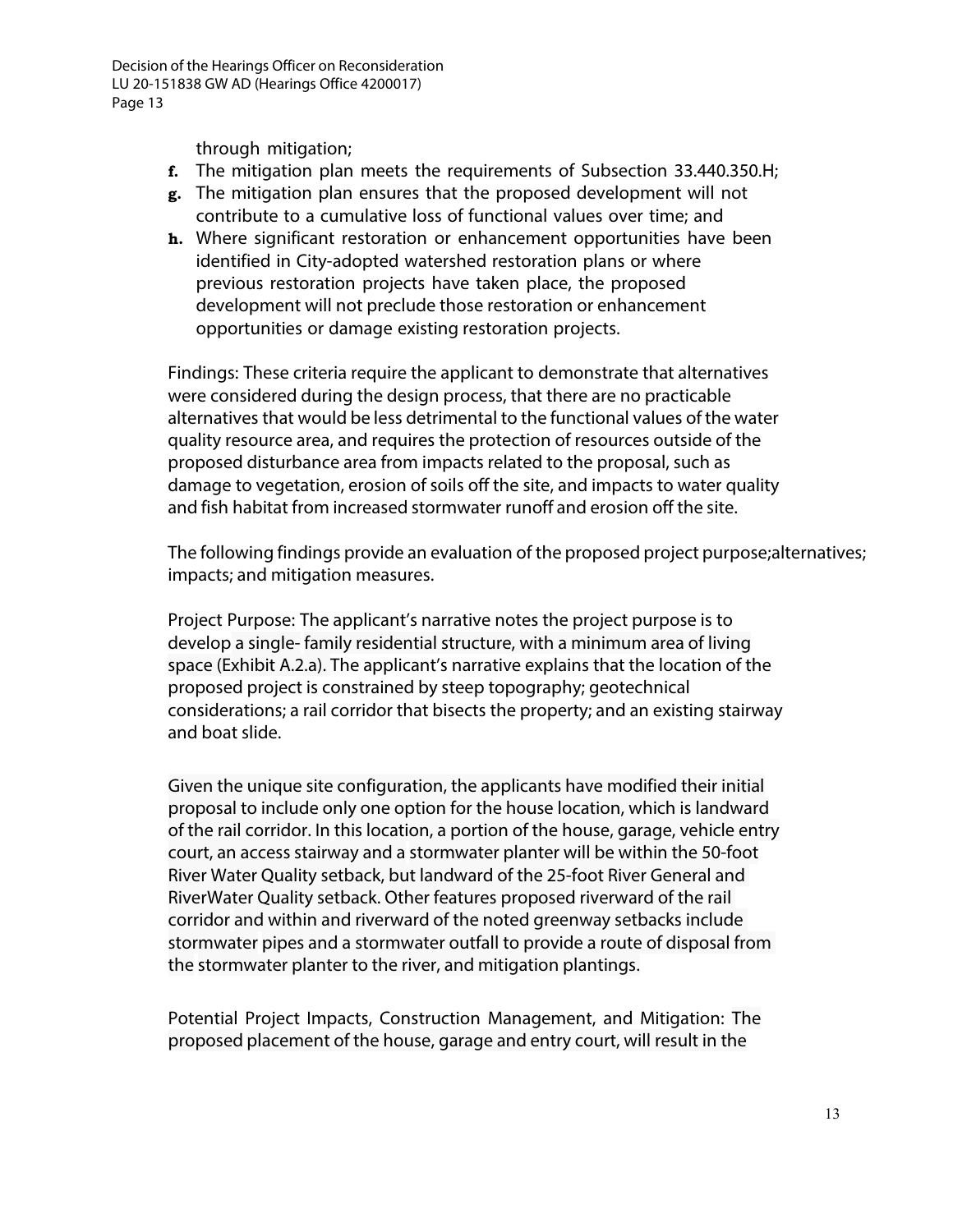removal of a grove of native trees and will also result in the house extending into the front building setback and scenic setback along the site frontage, as further addressed in the Adjustment Review section, below.

Given the site configuration, placing the residence landward of the rail corridor appears to be the only feasible location available on the site. The size of the house, and the garage and associated vehicle court needed to meet ODOT requirements, appear to be configured to fit the site in a manner that limits impacts to the q-overlay resources to the extent practicable. The applicant's construction management plan shows the entire portion of the site, landward of the rail corridor will be a temporary disturbance area. The area is currently occupied by a grove of native trees, which are proposed for removal for the house. With adequate replacement of the removed trees, the impacts from the tree removal will be mitigated. The applicant has proposed a mix of ornamental and native species for the replanting around the immediate perimeter of the house. With a condition that the plantings include only native species this will support and enhance the value of the replacement plantings for both scenic and wildlife habitat values.

As noted in the BES response, the location of the sewer connection is still pending the public works review, so it is unknown at this time if the proposed location is feasible or if another location, outside of the designed disturbance area, may be needed. The applicant has been made aware that a subsequent land use review could be triggered if the sewer cannot be installed in the proposed location noted on the project plans. If the sewer work can be performed, as proposed, then no additional impacts to the q-overlay resources are anticipated.

The project plans also show an extensive area on the riverside of the rail corridor as a designated disturbance area. Yet the only new facility proposed riverward of the house is the stormwater outfall and associated pipe between the stormwater planter and the outfall, and the construction management plan shows a corridor for the piping to be installed under the rail line and tree protection along the piping route down to the proposed outfall. The balance of the area east of the rail corridor is proposed to have nuisance plantings removed and ivy cut from the trees, and new native plantings installed to mitigate for the construction impacts and to enhance the health and improve the value of the riverbank habitat. BDS Staff have requested the applicant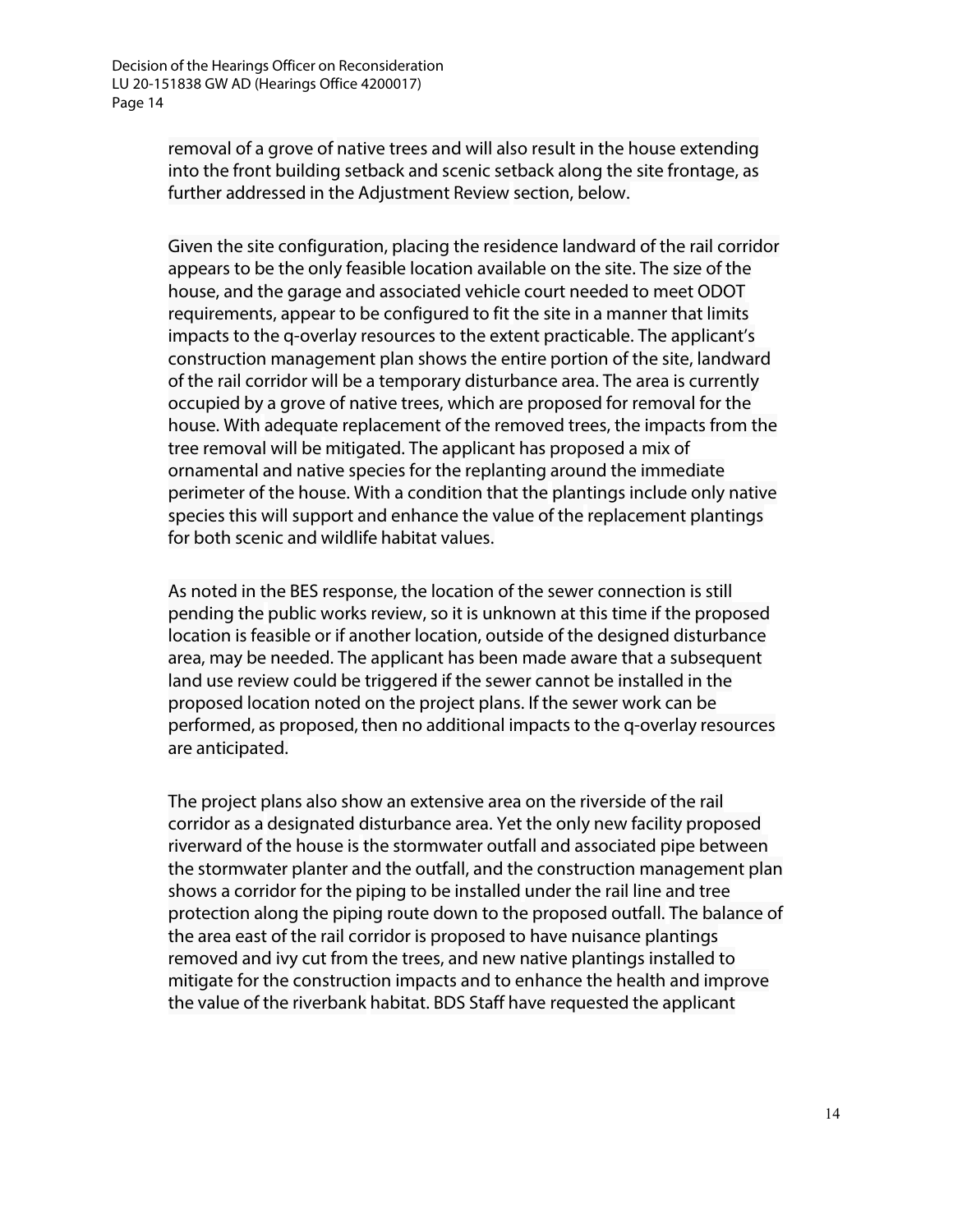> distinguish the planting areas from the piping and outfall areas, but no updated plans have been received to date.

Additionally, BDS Staff have cited concerns about the applicant's proposed construction methods for installing the piping and outfall. The applicant's narrative indicates several potential construction methods for the construction of the stormwater pipe and outfall, including a backhoe/crane, hand-digging, and directional drilling under the rail corridor. However, the plans do not show where any of that equipment or work would be staged and the narrative provides limited details about how the work could be conducted in a manner protective of the shoreline and waterway.

Therefore, to ensure the piping and outfall are installed in a manner that is protective the q-overlay resources, a condition will be applied that the piping must be installed by directional drilling or hand-digging, and the outfall must be installed by hand-digging only. Additionally, the condition will limit the drilling and hand-digging to the area noted on the BDS-Staff Modified Construction Management Plan (attached). Further, instead of the chain-link tree protection fencing noted on the applicant's plan, BDS Staff will call for the use of flexible orange construction fencing instead. This type of fencing is easier to install on steep terrain and will alert the construction workers to the designated work zone.

The BDS Staff Modified Construction Management Plan also notes that the areas outside of the designated work zone, and outside of the existing stair, deck and shed, may not be used for any construction activities, other than ivy and nuisance plant removal and the installation of native plantings. This will ensure the q-overlay resources are protected and enhanced to the greatest extent.

With the application of these conditions, as noted on the BDS Staff Modified Construction Plan, the impacts to the q-overlay resources will minimized or can be effectively mitigated. As such, these criteria will be met.

- **H.** Mitigation or remediation plans. Where a mitigation or remediation plan is required by the approval criteria of this chapter, the applicant's mitigation or remediation plan must demonstrate that the following are met:
- **1.** Except when the purpose of the mitigation could be better provided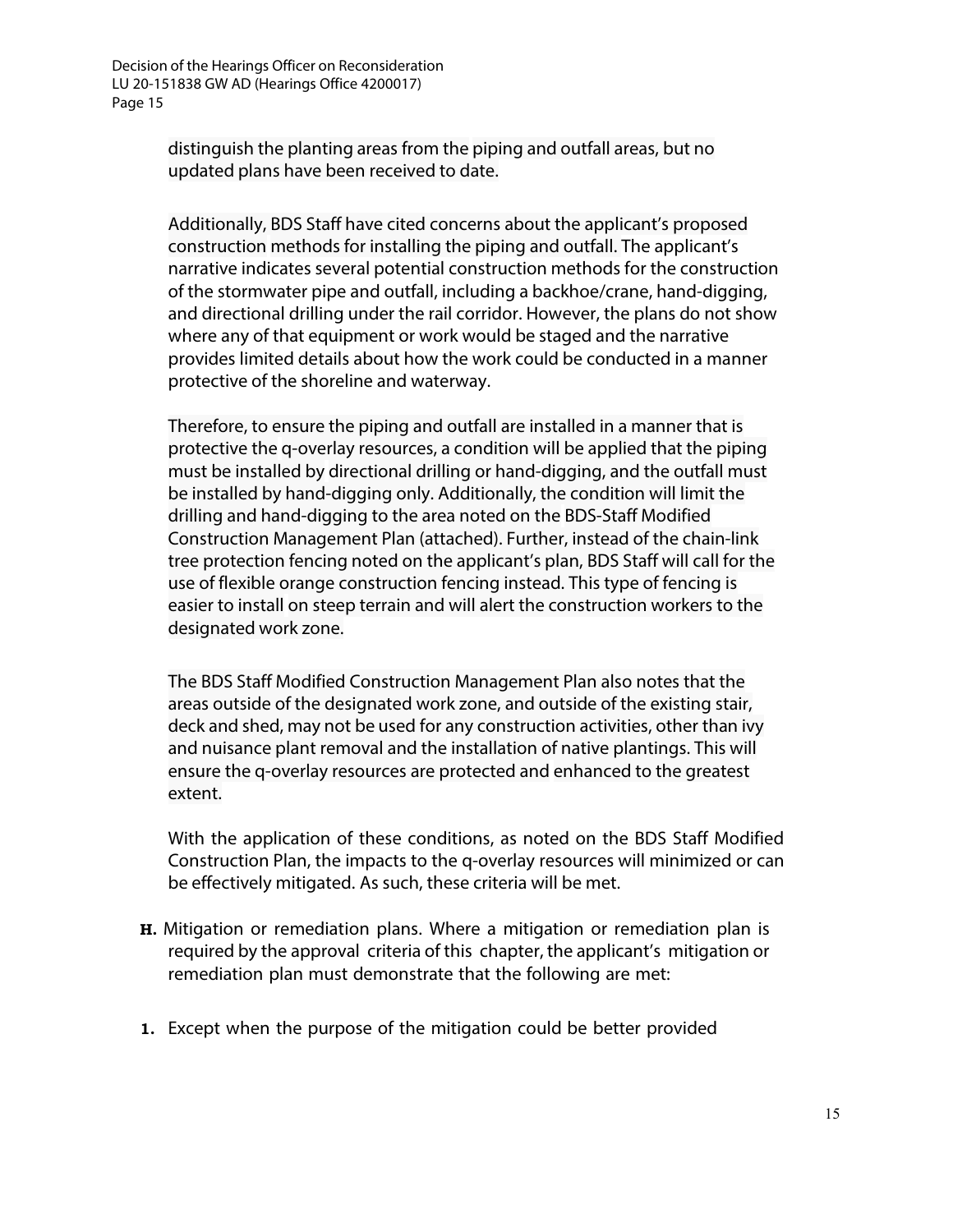elsewhere, mitigation will occur:

- **a.** On site and as close as practicable to the area of disturbance;
- **b.** Within the same watershed as the proposed use or development; and
- **c.** Within the Portland city limits.
- **2.** The applicant owns the mitigation or remediation site; possesses a legal instrument that is approved by the City (such as an easement or deed restriction) sufficient to carry out and ensure the success of the mitigation or remediation plan; or can demonstrate legal authority to acquire property through eminent domain;
- **3.** The mitigation or remediation plan contains a construction timetable and a minimum 1 year monitoring and maintenance plan that demonstrates compliance with Subsection 33.248.090.E and includes the following elements:
	- **a.** Identification of the responsible party or parties that will carry out the mitigation or remediation plan;
	- **b.** Identification of clear and objective performance benchmarks that will be used to judge the mitigation or remediation plan success; and
	- **c.** A contingency plan that indicates the actions to be taken in the event that performance benchmarks are not met.

Findings: The proposal includes mitigation measures on the subject site and the mitigation is proposed to be implemented and maintained by the property owner. A timetable and performance benchmarks have been identified, along with a contingency plan to be enacted if the benchmarks are not met. With the implementation of the conditions noted above regarding the removal of ivy and other nuisance plants and the use of native plant species for the replanting measures, and the requirement for the submittal of monitoring reports to document the status of the mitigation efforts, this criterion will be met.

### PART B. ADJUSTMENT REVIEW

33.805.040 Adjustment Review Approval Criteria

The approval criteria for signs are stated in Title 32. All other adjustment requests will be approved if the review body finds that the applicant has shown that either approval criteria A. through F. or approval criteria G. through I., below, have been met.

**A.** Granting the adjustment will equally or better meet the purpose of the regulation to be modified; (.)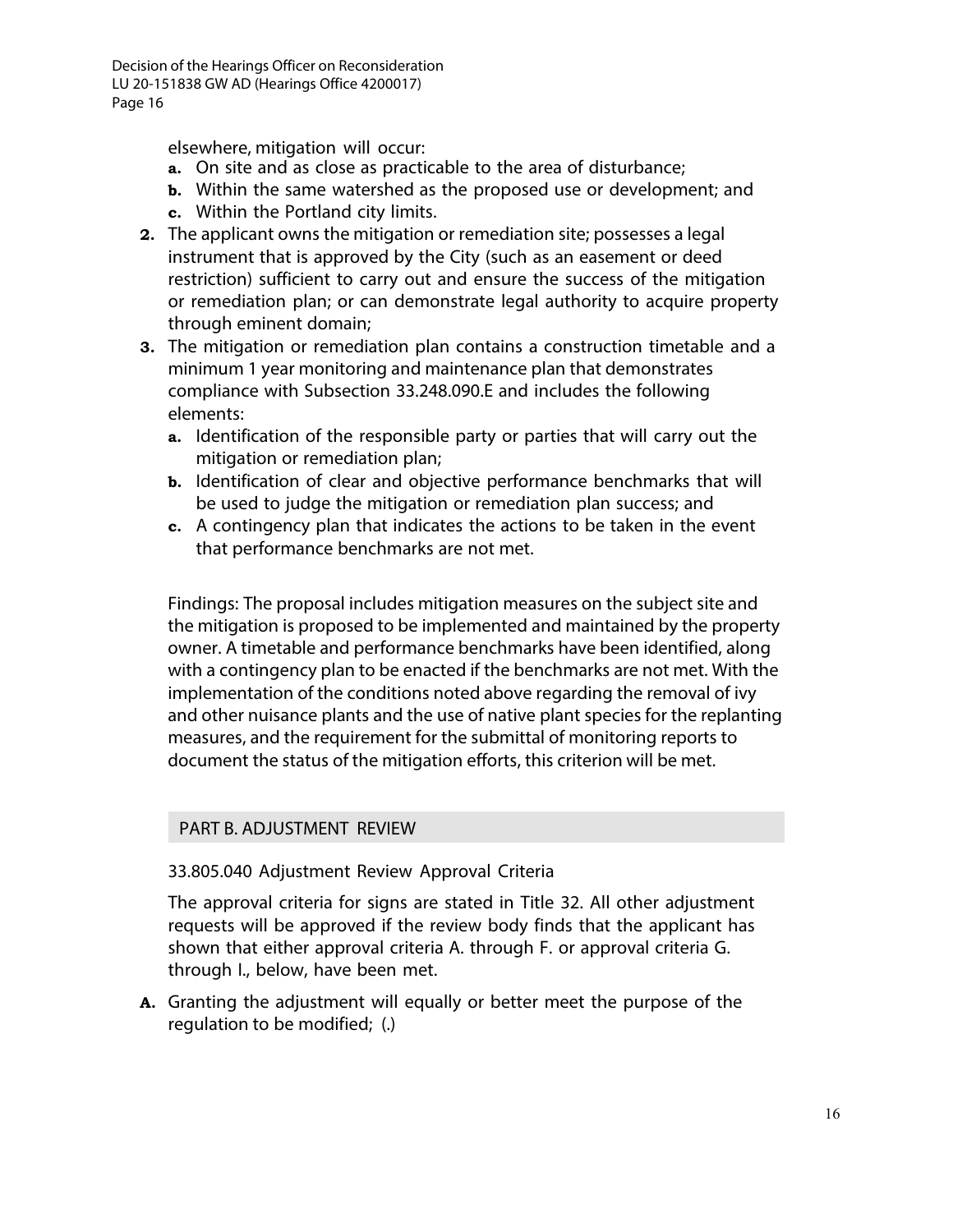Finding: The site is situated along Scenic Corridor 16: SW Macadam/Terwilliger Scenic Drive (SD 38-27), which consists of a loop drive framed by trees (Exhibit G.3). The applicant requests Adjustments to reduce the scenic corridor setback (33.480.040.B/Table 480-1) and the R20 front building setback (33.110.220), so several portions of the proposed multi-story residence, including the garage and entry gate/fence, can be placed 10 feet from the front lot line instead of the 20 feet required by these standards. The applicant also requests an Adjustment to allow the building height to be over the 30-foot maximum limit (33.110.215).

In order to meet this criterion, the proposal must equally or better meet the purpose of these standards, which are as follows:

### 33.480.040.B. Scenic Corridors.

1. Purpose. The scenic corridor designation is intended to preserve and enhance the scenic character along corridors, and where possible, scenic vistas from corridors. This is accomplished by limiting the length of buildings, preserving existing trees, providing additional landscaping, preventing development in side setbacks, screening mechanical equipment, and restricting signs. Property owners and others are encouraged to make every effort to locate buildings, easements, parking strips, sidewalks, and vehicle areas to preserve the maximum number of trees.

#### 33.110.220 Setbacks

A. Purpose. The setback regulations for buildings and garage entrances serve several purposes:

- They maintain light, air, separation for fire protection, and access for fire fighting;
- They reflect the general building scale and placement of houses in the city's • They reflect the general building scale and placement of houses in the city's<br>neighborhoods;<br>• They promote a reasonable physical relationship between residences;
- 
- They promote options for privacy for neighboring properties;
- They require larger front setbacks than side and rear setbacks to promote open, visually pleasing front yards;
- They provide adequate flexibility to site a building so that it may be compatible with the neighborhood, fit the topography of the site, allow for required outdoor areas, and allow for architectural diversity; and
- They provide room for a car to park in front of a garage door without overhanging the street or sidewalk, and they enhance driver visibility when<br>backing onto the street.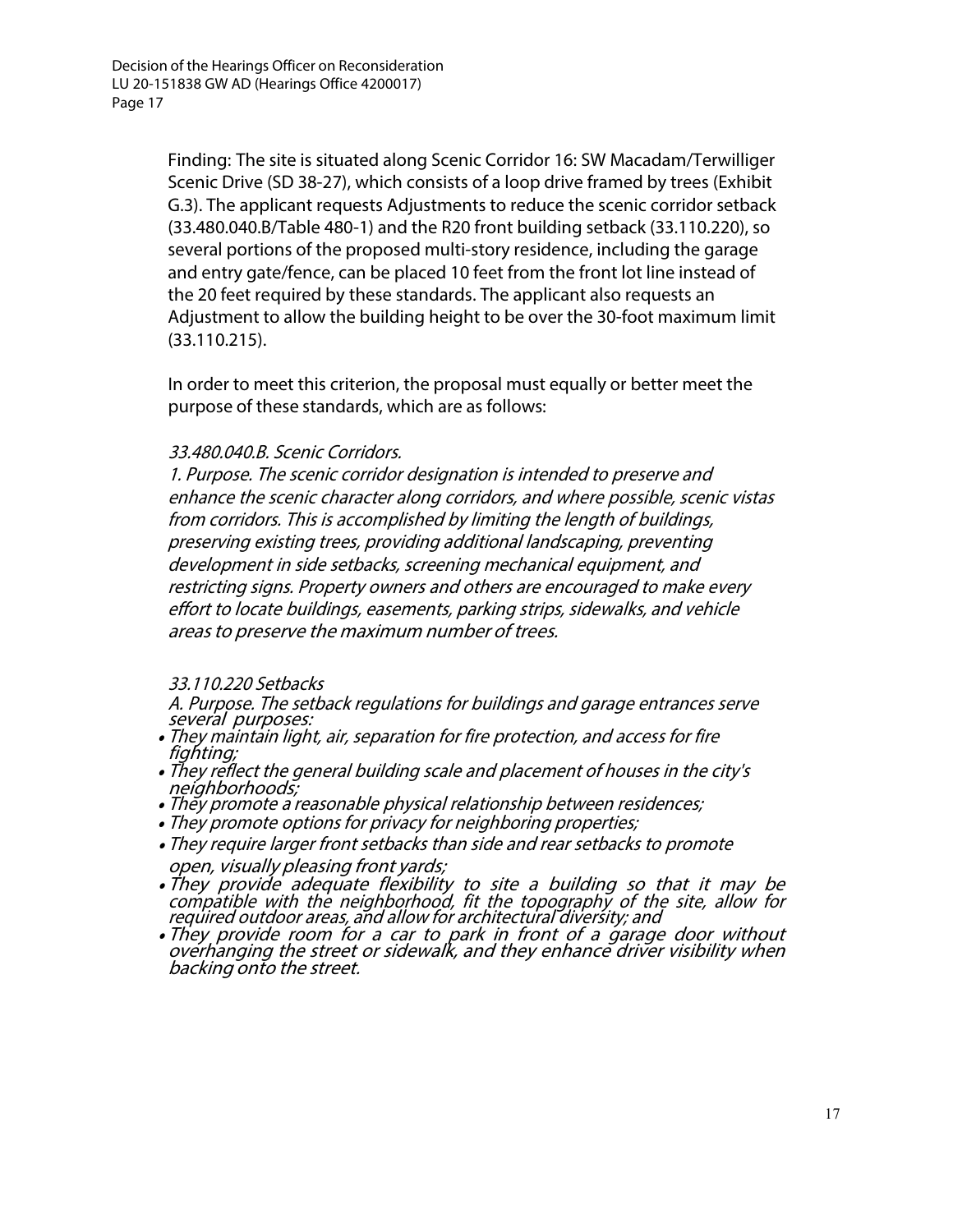#### 33.110.215 Height

Purpose. The height standards serve several purposes:

- They promote a reasonable building scale and relationship of one residence to another;
- They promote options for privacy for neighboring properties; and
- They reflect the general building scale and placement of houses in the city's neighborhoods.

Given the unique configuration and constraints of the site, and with the proposed replanting design, the proposal will replace impacted scenic resources, fit the topography and diverse character of the nearby development, and provide space and separation from neighboring homes for privacy and fire fighting access. As such, the proposal will equally meet the purpose of these noted regulations, and this criterion is met.

B. If in a residential, CI1, or IR zone, the proposal will not significantly detract from the livability or appearance of the residential area, or if in an OS, C, E, I, or CI2 zone, the proposal will be consistent with the classifications of the adjacent streets and the desired character of the area: (.)

Finding: The subject site is a steeply sloped lot in a residential zone, R20. When a lot is steeply sloped, features, such as street-facing doors and windows, which generally contribute to livability by allowing for a visual connection between the street and the residence, do not apply. Therefore, the expansive nearly blank street-facing façade of the proposed development does not necessarily conflict with the livability or detract from the appearance of the residential area, as allowed by these exceptions. Certainly, the removal of a grove of native trees along the scenic corridor will diminish the wooded appearance of the residential area. However, the Scenic provisions generally allow for the removal of trees within a building footprint (33.480.040.B.2.h) and with the implementation of a robust replanting treatment, the wooded character will be replaced.

As measured per Base Point 2 (33.930.050.A.2), which is used with the highest grade of a site is more than 10 feet above the lowest grade, the building will exceed the maximum allowed height limit by 3.5 feet. This minor increase in height is not expected to significantly impact the livability or appearance of theresidential area, since the house will appear to be within the allowed limit on the street facing façade, and several of the large diameter trees to be retained on the riverside of the site are of a height comparable to the house, which will help to temper the additional building height.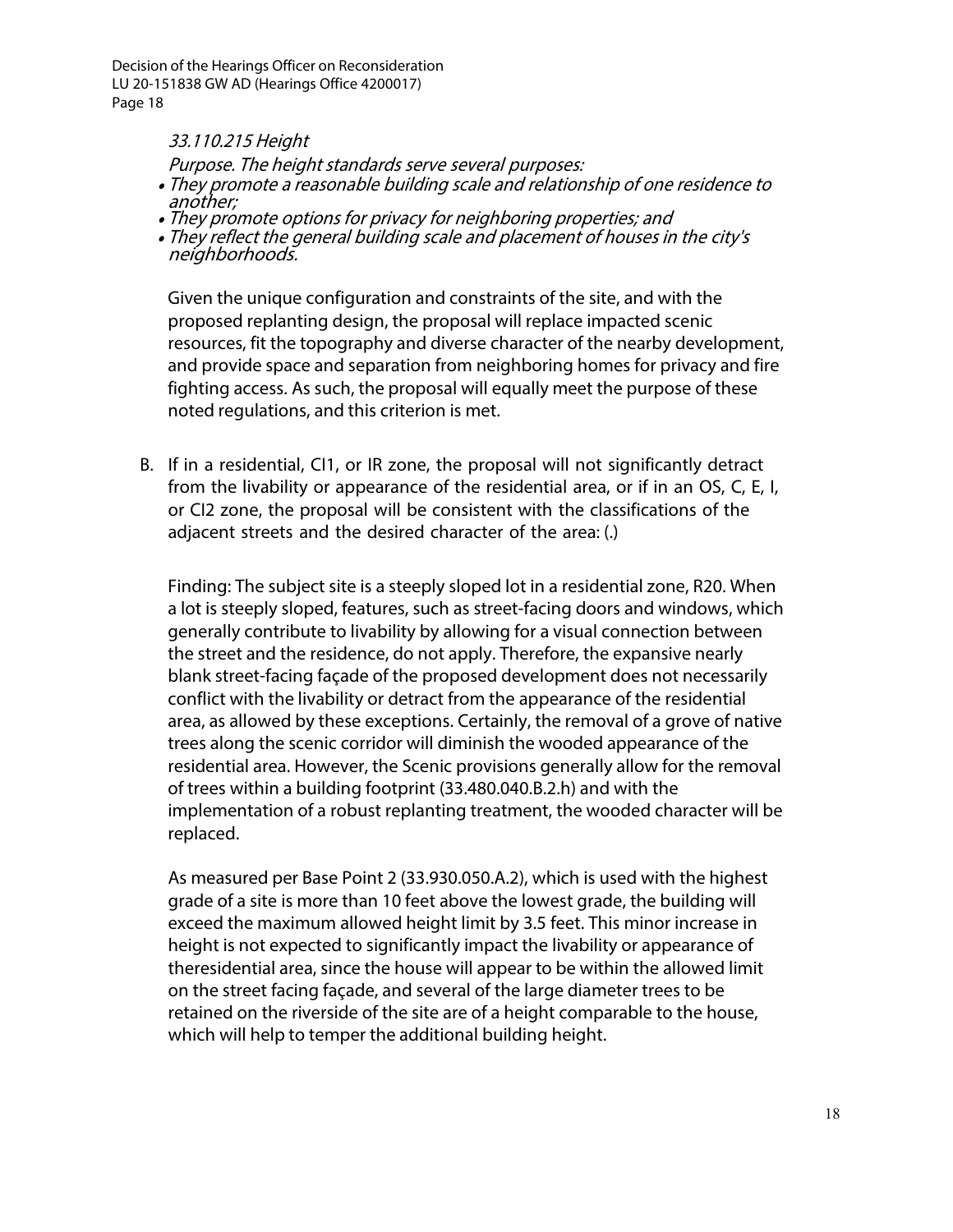Overall, with the implementation of the replanting scheme discussed previously, this criterion will be met.

C. If more than one adjustment is being requested, the cumulative effect of the adjustments results in a project which is still consistent with the overall purpose of the zone; (.)

Finding: Three Adjustments are requested. As noted in the findings above, with the implementation of the replanting scheme along the street side of the residence and the retention of large mature trees on the riverside, the placement and scale of the proposed residence will remain consistent with the overall purpose of the zone, which is to provide for residential development. As such, this criterion is met.

D. City-designated scenic resources and historic resources are preserved.

Finding: There are no City-designated historic resource on the site. As discussed above, the scenic resources of Scenic Drive, SD 38-27, will be significantly altered by the removal of a grove of native trees and the installation of a tall nearly blank façade.

However, with the implementation of the planting measures noted above, the scenic qualities will be replaced. Therefore, with the noted conditions, this criterion will be met.

E. Any impacts resulting from the adjustment are mitigated to the extent practical; (.)

Finding: As noted in the findings above, conditions will be applied to replace the trees removed from the scenic corridor setback and to protect other large trees on the site. Accordingly, those measures should mitigate for the reduction in the setbacks and the minor increase in building height, and this criterion will be met.

F. If in an environmental zone, the proposal has as few significant detrimental environmental impacts on the resource and resource values as is practicable; (.)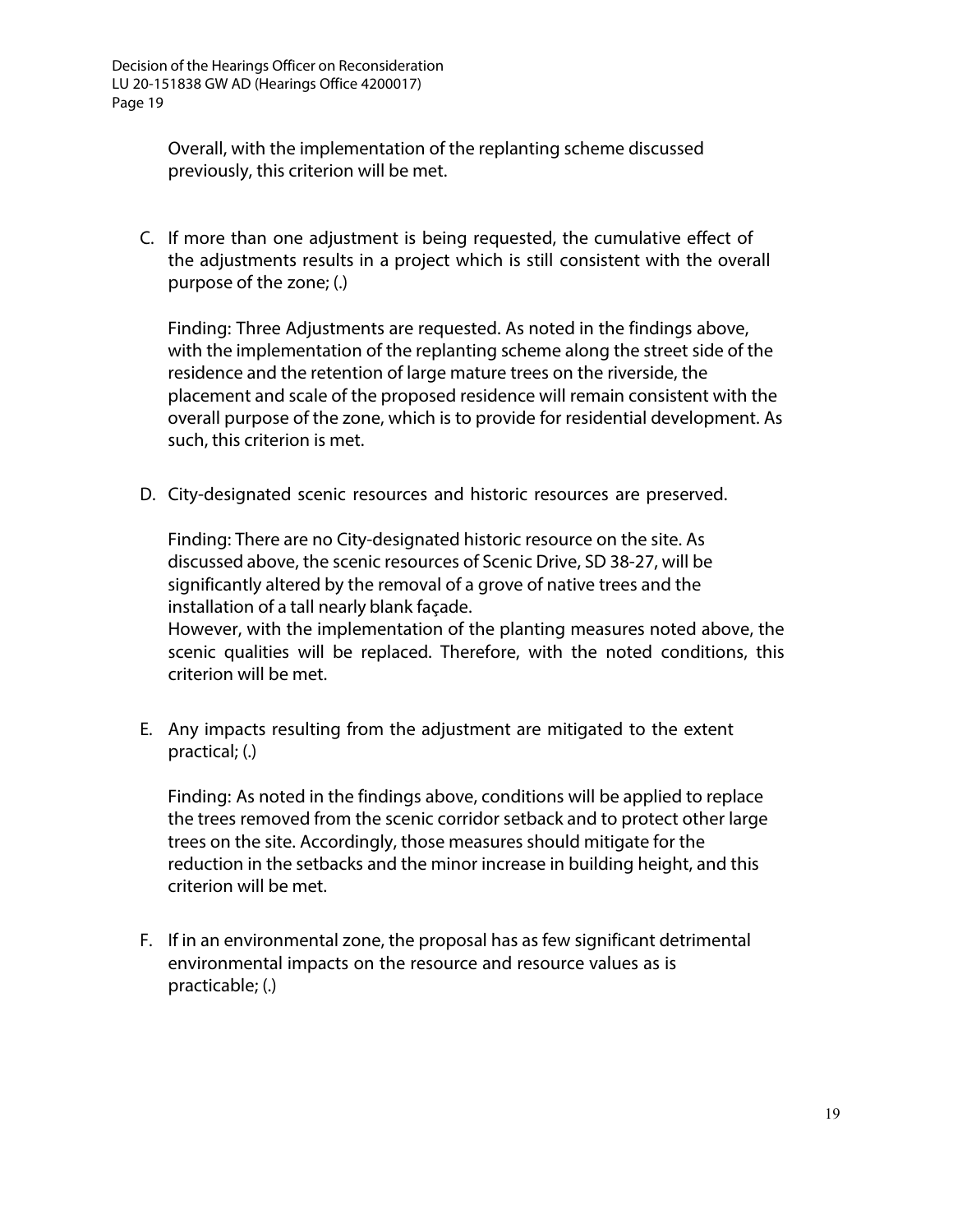> Finding: The site is not located within an environmental zone, so this criterion does not apply.

## V. CONCLUSION

Applicant's revised proposal for a new multi-story residence, in substantial conformance with Attachments C1-C4 of the Reconsideration Report (Exhibit H-23), will meet the Greenway and Adjustment approval criteria, and should be approved with the BDS staff-recommended CONDITIONS, as set forth here:

- "A. The Conditions of Approval listed below, shall be noted on appropriate plan sheets submitted for permits (building, Zoning, grading, Site Development, erosion control, etc.).
	- 1. Permit plans shall include the following statement, "Any field changes shall be in substantial conformance with approved LU 19-218415 EN GW Attachments C1 through C4." Building Permits shall not be finaled until the BDS Zoning Permit for inspection of mitigation actions required in Condition C is finaled.
	- B. Temporary, 4-foot high, bright orange construction fencing shall be placed as depicted on the BDS Staff Modified Construction Management Plan (C3).
		- 1. All measures provided for sediment control, including sediment fencing, shall be placed inside of the temporary construction fence, as required at permit time.
		- 2. No mechanized construction vehicles are permitted within the designated work area riverward of the rail corridor. All piping and outfall work to be conducted within or riverward of the rail corridor shall be conducted with direction drilling equipment or hand-held equipment and shall only be allowed within the designated work area shown on the BDS Staff Modified Construction Management Plan (C3). All planting work, and nuisance vegetation removal shall be conducted using handheld equipment.
		- 3. Trees shall be protected with 4-foot tall flexible orange construction fencing, as depicted on BDS Staff Modified Construction Management Plan (C3); or in accordance with according to tree protection measures provided in Title 11 Tree Code, Chapter 11.60.030 Tree [Protection Specifications.](https://www.portlandoregon.gov/citycode/article/636286)
	- C. The applicant shall obtain a Zoning Permit for the removal of nuisance species vegetation and the installation of the required mitigation plantings, as depicted on the BDS Staff Modified Plan (Attachment C4 to Exhibit H-22)(Sheet no. L1.03)).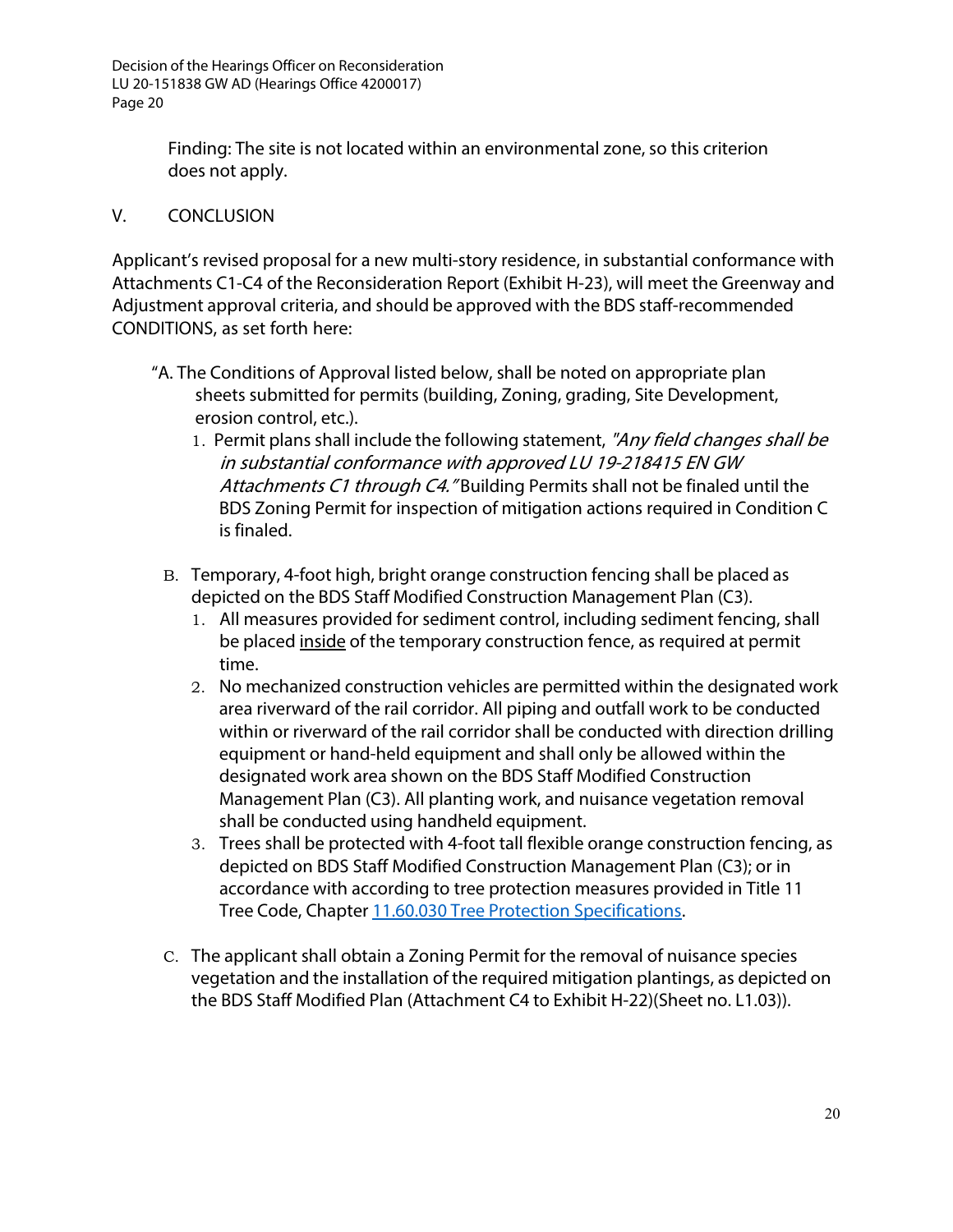- 1. Native plants shall be installed within the designated planting area in substantial conformance with the BDS Staff Modified Plan (Attachment C4). All plantings shall be selected from the Portland Plant List.
	- 1) Plantings shall be installed between October 1 and March 31 (the planting season).
	- 2) Prior to installing the required mitigation plantings, non-native nuisance plants shall be removed from all areas within 10 feet of remediation plantings, using handheld equipment. No herbicides or mechanized construction vehicles are permitted.
	- 3) Ivy shall be removed from all tree trunks in all mitigation/planting areas, as noted on the BDS Staff Modified Plan (Attachment C4), as follows: Girdle the ivy by using loppers or <sup>a</sup> pruning saw to cut through every vine clinging to the tree trunk at shoulder height and at ankle height. Strip the ivy away from the tree between the two cuts – carefully, so the bark is not damaged. After girdling the ivy from the tree, also clear the surrounding ground ivy vines and roots within <sup>a</sup> 6-foot radius around the tree. Remove all cut ivy vines and roots from the site.
	- 4) After removing the nuisance species from the planting areas; removing ivy from the tree trunks; and installing the required mitigation plantings, the applicant shall request inspection of mitigation actions and final the BDS Zoning Permit.
	- 5) All ivy cleared trees and mitigation trees and shrubs shall be marked in the field by a tag attached to the top of the plant for easy identification by the City Inspector; or the applicant shall arrange to accompany the BDS inspector to the site to locate mitigation plantings and nuisance plant removal for inspection. If tape is used it shall be a contrasting color that is easily seen and identified.
- D. The landowner shall monitor the required ivy and nuisance plant removal, and the mitigation plantings for two years to ensure the ivy remains clear of the trees within the plantings areas, and to ensure survival and replacement of native plantings in the planting area, as described below. The landowner is responsible for ongoing survival of required plantings beyond the designated two-year monitoring period. The landowner shall:
	- 1. Submit two annual monitoring and maintenance reports for review and approval to the Land Use Services Division of the Bureau of Development Services containing the monitoring information described below. Submit the first report within 12 months following the final inspection approval of the permit required under Condition C. Submit a second report 12 months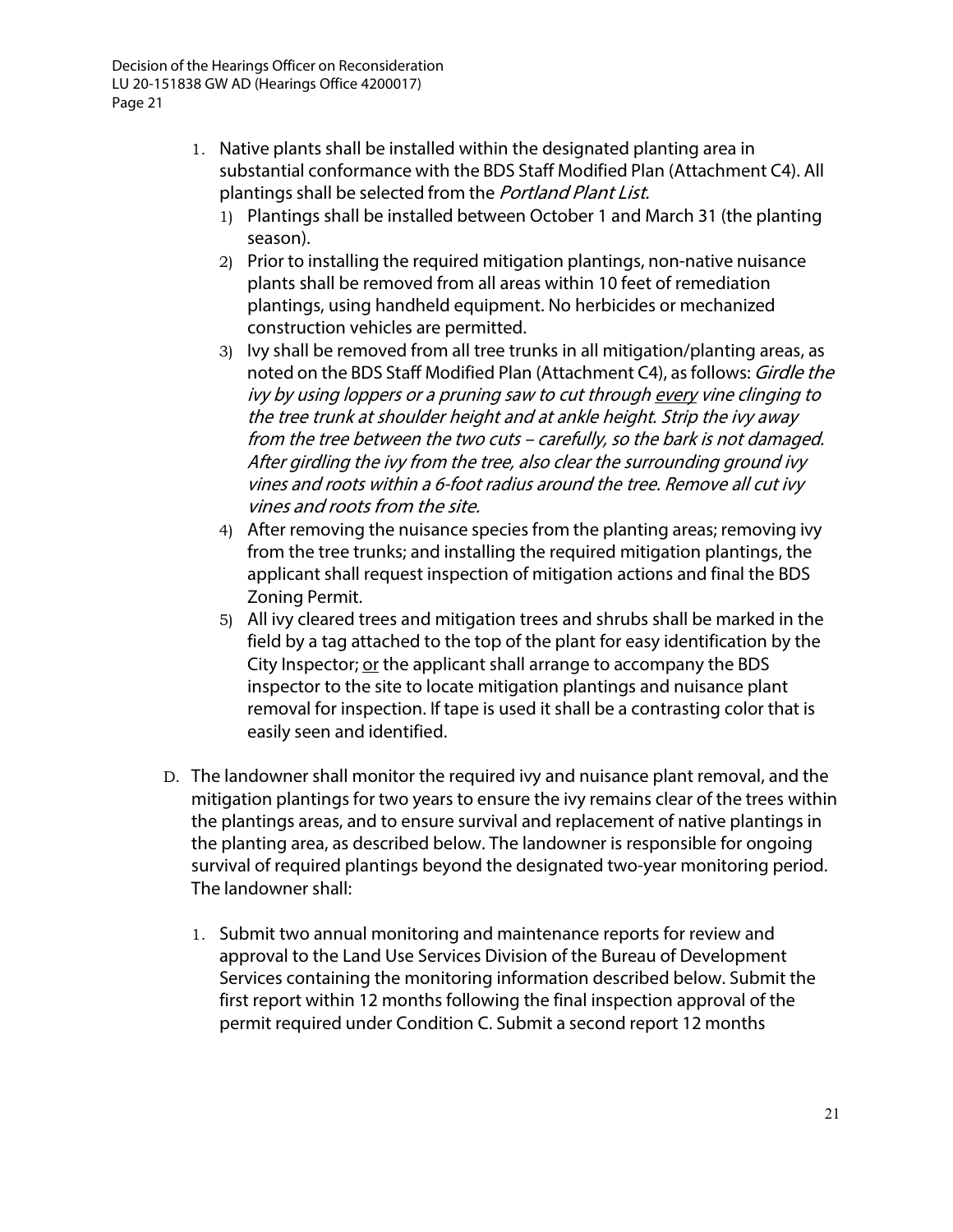following the date of the first monitoring report. Monitoring reports shall contain the following information:

- A count of the number of planted trees that have died. One replacement tree must be planted for each dead tree (replacement must occur within one planting season).
- The percent coverage of native shrubs and ground covers. If less than 80 percent of the planting area is covered with native shrubs or groundcovers at the time of the annual count, additional shrubs and groundcovers shall be planted to reach 80 percent cover (replacement must occur within one planting season).
- A list of replacement plants that were installed.
- Photographs of the mitigation area and a site plan, in conformance with the permit plans approved per Condition A, showing the location and direction of photos.
- An estimate of percent cover of nuisance species (English ivy, Himalayan blackberry, reed canary grass, teasel, clematis) within 10 feet of all plantings.Nuisance species must not exceed 15 percent cover during the monitoring period. Herbicides are not approved for nuisance control."

# In addition:

E. The work area shall be limited, with the exception of ivy removal and plantings on the river side of the rail corridor, to the areas shown within the red lines on the BDS Staff Modified Construction Management Site Plan (Attachment C3 to Exhibit H-25 (Sheet C2.01)). and mechanical equipment may be located only within those lines. On the river side of the rail corridor, only boring may be used for the pipes to the outfall, and only hand digging may be used for the outfall and associated features.

# VI. DECISION

Approval of a Greenway Review to remove approximately 20 trees and to construct a new multi-story residence on a riverfront site within the River General (g) and River Water Quality (q) and scenic resource (s) overlays, with conditions A through E set forth above.

Approval of an Adjustment to reduce the Scenic (s} overlay setback to 10 feet.

Approval of an Adjustment to reduce the R20 front building setback to10 feet.

Approval of an Adjustment to increase the R20 building height to 33.5 feet.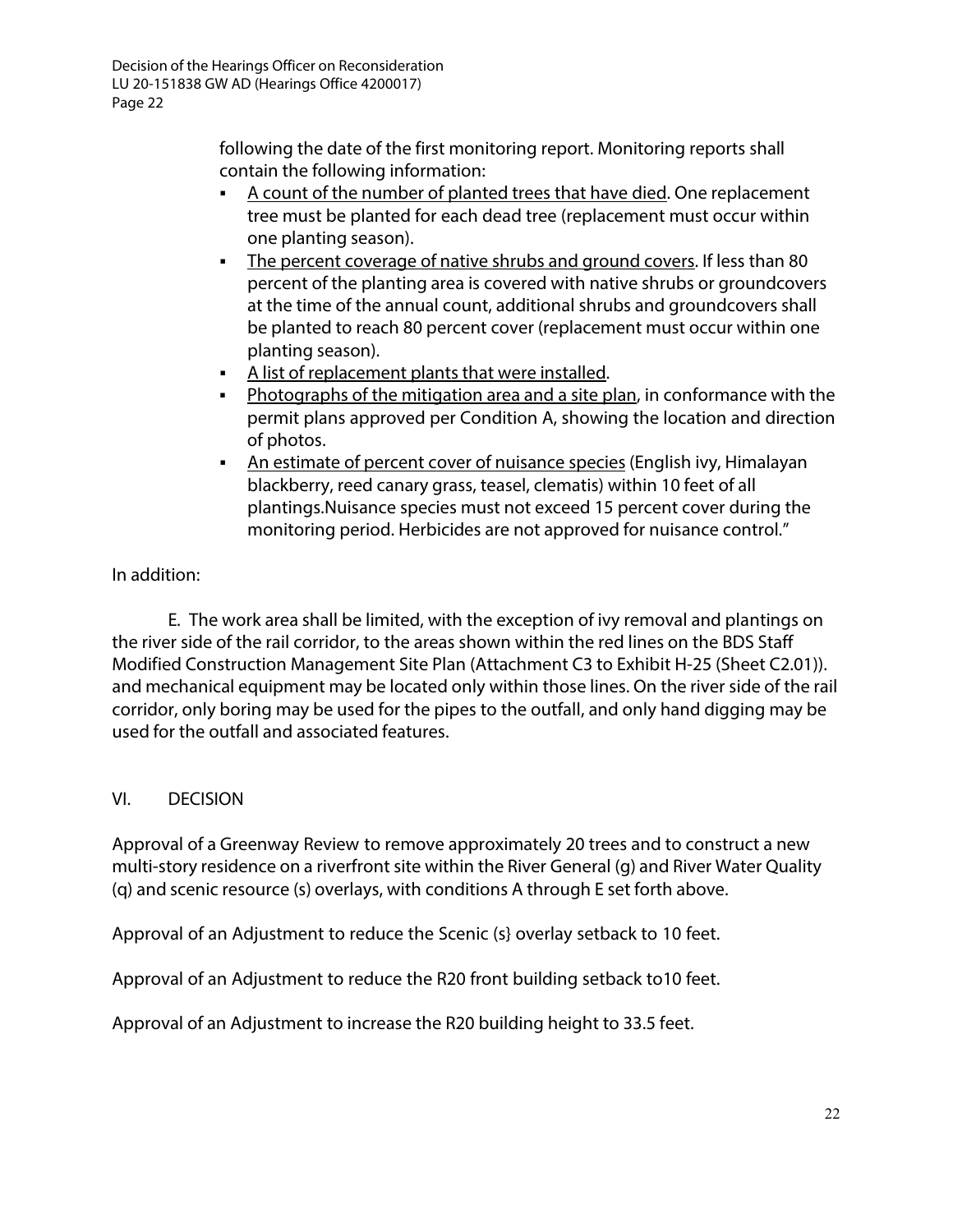N Hochman

Nancy Hochman, Hearings Officer

September 2, 2021

Date

Application Determined Complete: November 3, 2020 Staff Reconsideration Report to Hearings Officer: August 20, 2021 Decision Reissued: September 2, 2021

The Hearings Officer's decision is final and takes effect on the day the notice of decision is mailed.

Last Date to File a Copy of Reconsideration Decision with LUBA: (7 days after decision on reconsideration is issued -- per OAR 661-010-0021(3), found at <https://secure.sos.state.or.us/oard/viewSingleRule.action?ruleVrsnRsn=279425.> )Please contact LUBA at 1-503-373-1265 for further information.

Recording the final decision.

If this Land Use Review is approved the final decision will be recorded with the Multnomah County Recorder.

• Unless appealed, the final decision will be recorded after the last day to appeal by the Bureau of Development Services.

The applicant, builder, or a representative does not need to record the final decision with the Multnomah County Recorder.

For further information on your recording documents please call the Bureau of Development Services Land Use Services Division at 503-823-0625.

Expiration of this approval. If approved, this approval expires three years from the date the final decision is rendered unless a building permit has been issued, or the approved activity has begun.

Where a site has received approval for multiple developments, and a building permit is not issued for all of the approved development within 3 years of the date of the final decision, a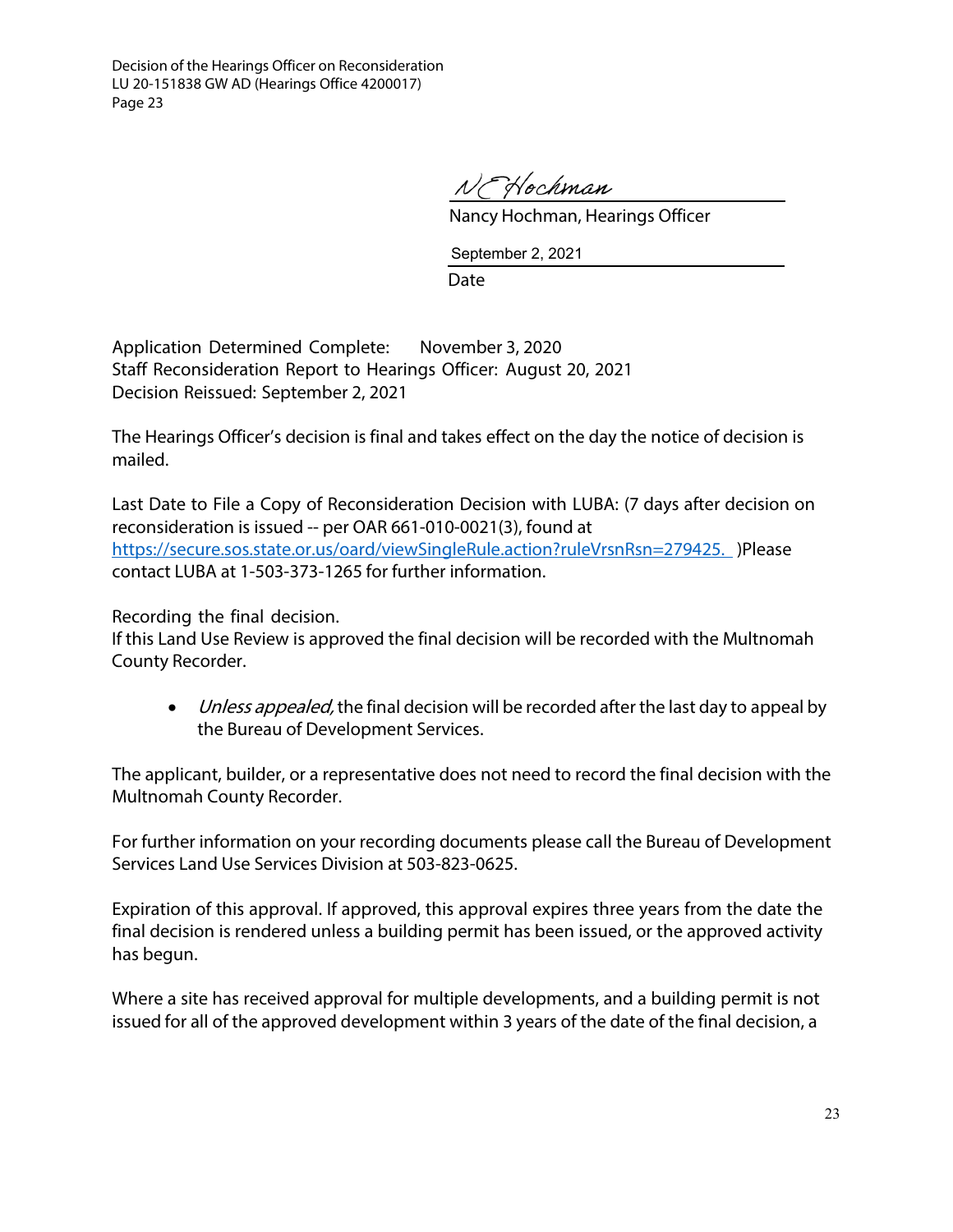new land use review will be required before a permit will be issued for the remaining development, subject to the Zoning Code in effect at that time.

Zone Change and Comprehensive Plan Map Amendment approvals do not expire.

Applying for your permits. A building permit, occupancy permit, or development permit may be required before carrying out an approved project. At the time they apply for a permit, permittees must demonstrate compliance with:

- All conditions imposed here.
- All applicable development standards, unless specifically exempted as part of this land use review.
- All requirements of the building code.
- All provisions of the Municipal Code of the City of Portland, and all other applicable ordinances, provisions and regulations of the City.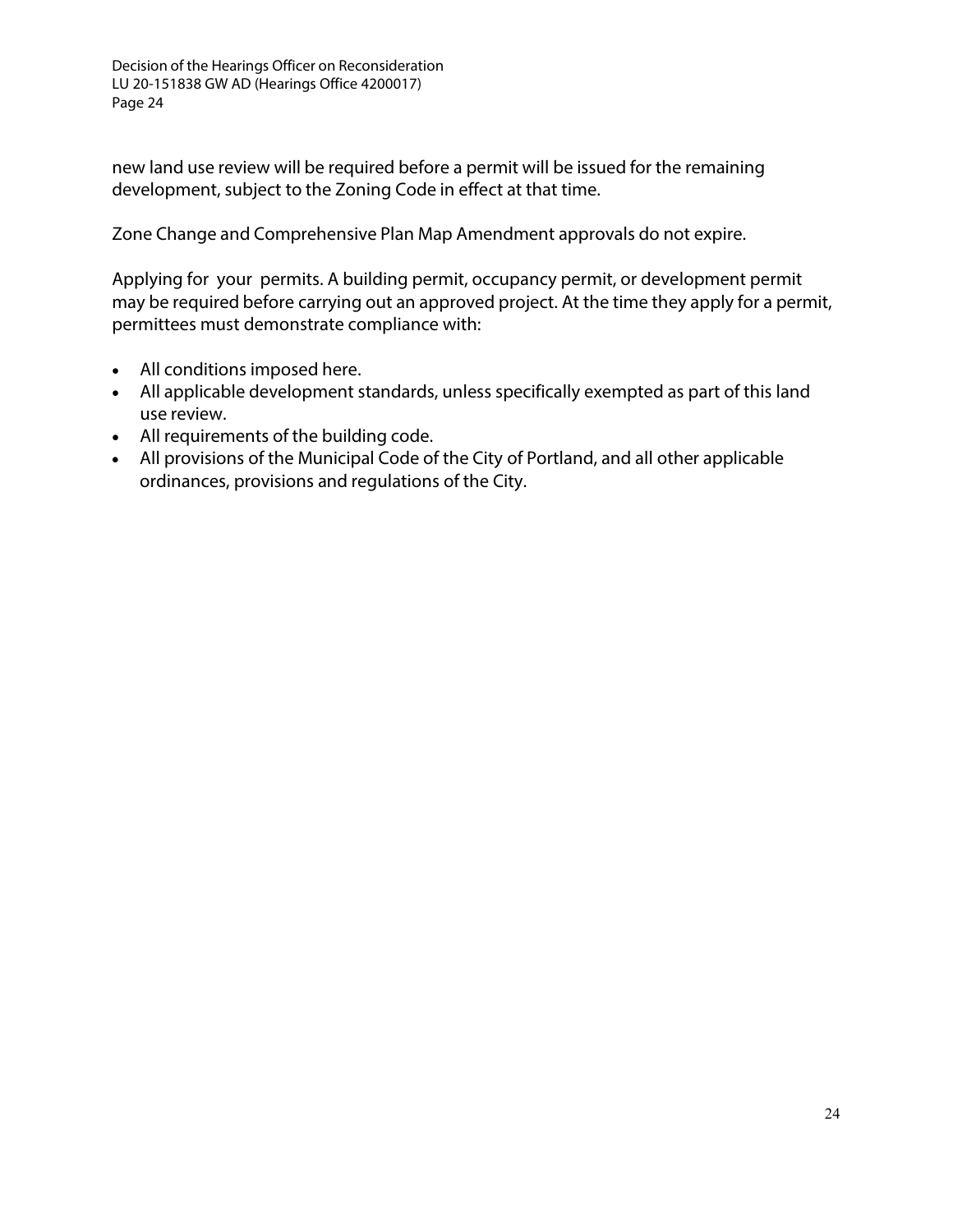## **EXHIBITS** NOT ATTACHED UNLESS INDICATED

## A. Applicant's Statement

- 1. Initial Submittal, June 3, 2020
- 2. Revised Submittal, November 3, 2020
	- a. Narrative
	- b. Arborist Report
	- c. Deed
	- d. DSL Letter from applicant
	- e. Geotech Letter
	- f. ODOT email from applicant
	- g. Storm Report
	- h. Survey Trace and Slope Determination
	- i. Photos
- B. Zoning Map
- C. Plans/Drawings:
	- 1. Coversheet
	- 2. Proposed Development Site Plan
	- 3. Construction Management Site Plan
	- 4. Civil Details
	- 5. Proposed Site Plan-Floor Plans & Staging Diagram
	- 6. Alternative Design Options-Floor Plan & Vicinity Diagram
	- 7. Building Elevations / Sections
	- 8. Existing Conditions Site Plan
	- 9. Tree Removal and Protection Plan
	- 10. Mitigation and Remediation Plan
	- 11. Survey
- D. Notification information:
	- 1. Mailing list
	- 2. Mailed notice
- E. Agency Responses:
	- 1. Bureau of Environmental Services
	- 2. Bureau of Transportation Engineering and Development Review
	- 3. Water Bureau
	- 4. Fire Bureau
	- 5. Site Development/BDS
	- 6. Urban Forestry/Parks
	- 7. Life Safety/BDS
	- 8. Division of State Lands
- F. Correspondence: